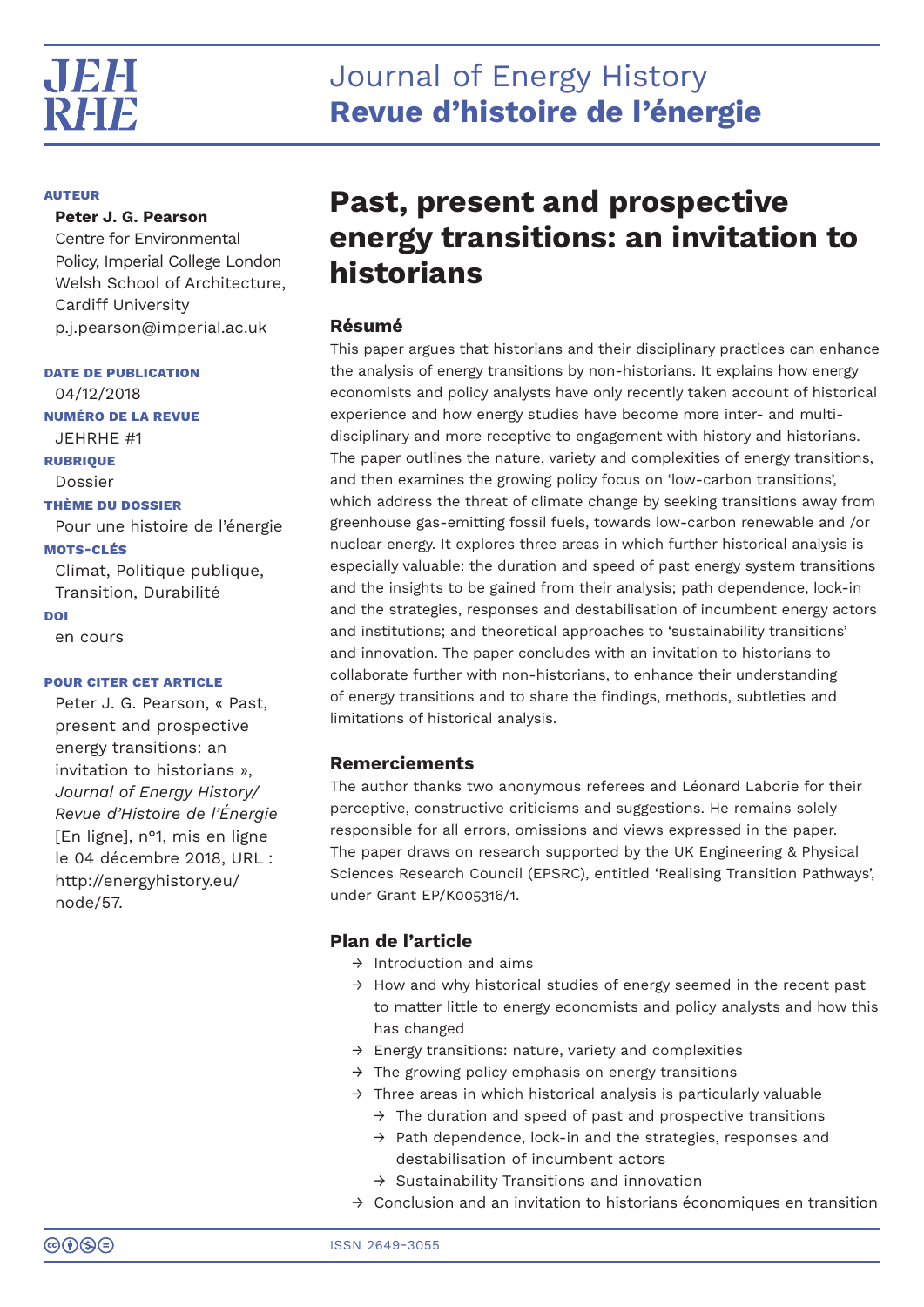# **INTRODUCTION AND AIMS**

- This paper, written by an economist, from a discipline focused mostly on the present and the future, has four aims: to argue that historical analyses offer insights into past energy transitions that are of value to non-historians who study past, current and prospective energy transitions and, where appropriate, to policy-makers who seek to grapple with them; to show how, in one social science discipline, economics, for some time historical aspects seemed of little relevance to energy economists and policy analysts; to indicate problem areas, issues and questions, especially those concerning 'low-carbon' energy transitions, that might be illuminated by insights from history; and to invite historians to collaborate more with non-historians and engage in further analyses. 1
- Major ongoing or prospective energy transitions include those in the developing world towards greater provision of modern forms of energy,**1** as well as 'low-carbon' energy transitions that aim to address the perceived threat of climate change from rising concentrations of greenhouse gases such as carbon dioxide and methane, particularly those from hydrocarbon fossil fuels.**2** The paper illustrates some contributions that history and historians might make to our individual and collective understanding, thinking and decision-making about energy transitions. It also shows how the field of energy studies has become more inter- and multi-disciplinary and more receptive to engagement with history and historians.  $\mathcal{D}$
- The author believes both that access to modern energy in the developing world, and the growing, albeit not universal, scientific consensus about 3

the potential threat of climate change and the role of human-made contributions to it, warrant actions by state, market and civil society actors to advance specific forms of energy transition. Some historians will not share these views and/ or will think it inappropriate for the study of the past also to address the future or try to advance policy thinking.**3** In the author's view, even if there were no insights directly applicable to policy thinking, a knowledge of history would remain valuable to non-historians wishing to understand our changing energy systems and set them in perspective.

The view taken here accords with economic historian Sara Horrell's response to poet and critic Samuel Taylor Coleridge's declaration about learning from history, that 'the light which experience gives is a lantern on the stern, which shines only on the waves behind us!'.**4** She wrote: 'Rather than directives it offers a storehouse of guidance, pointers as to what might be relevant considerations in conditioning and shaping outcomes. It is invaluable in broadening the base of knowledge from which we operate and enables us to identify and read signals. … A lantern on the stern can help with navigation ahead!'.**<sup>5</sup>** 4

Nevertheless, this paper does not follow a tendency to label such insights 'lessons from the past', because doing so risks implying that such knowledge is always transferable to or offers simple analogues for present and especially future contexts and their challenges. Furthermore, even when armed with such insights, we may not necessarily be able to apply them. Historians and their disciplinary practices are essential here in conveying to non-historians both the nuances and the limits of insights from the past, their transferability and applicability.

5

**<sup>1</sup>** Global Energy Assessment (GEA), *Global Energy Assessment: Toward a Sustainable Future* (Cambridge: Cambridge University Press, Laxenburg: International Institute for Applied Systems Analysis, 2012); International Energy Agency, *Energy Access Outlook 2017. World Energy Outlook Special Report* (Paris: OECD/IEA, 2017).

**<sup>2</sup>** Intergovernmental Panel on Climate Change (IPCC), *Climate Change 2014: Synthesis Report. Contribution of Working Groups I, II and III to the Fifth Assessment Report of the Intergovernmental Panel on Climate Change* (Geneva: IPCC, 2014).

**<sup>3</sup>** For a contrary opinion, see Hirsh Richard F., Jones Christopher F., "History's contributions to energy research and policy", *Energy Research & Social Science*, vol. 1, 2014. **4** Coleridge Samuel T., "December 27, 1831", in Henry N. Coleridge (ed.), *Specimens of the Table Talk of S.T. Coleridge*

<sup>(</sup>London: John Murray, 1835), Digitised by Project Gutenberg: https://www.gutenberg.org/cache/epub/8489/pg8489-images.htm [Accessed 20/09/17].

**<sup>5</sup>** Horrell Sara, "The wonderful usefulness of history", *The Economic Journal*, vol. 113, 2003.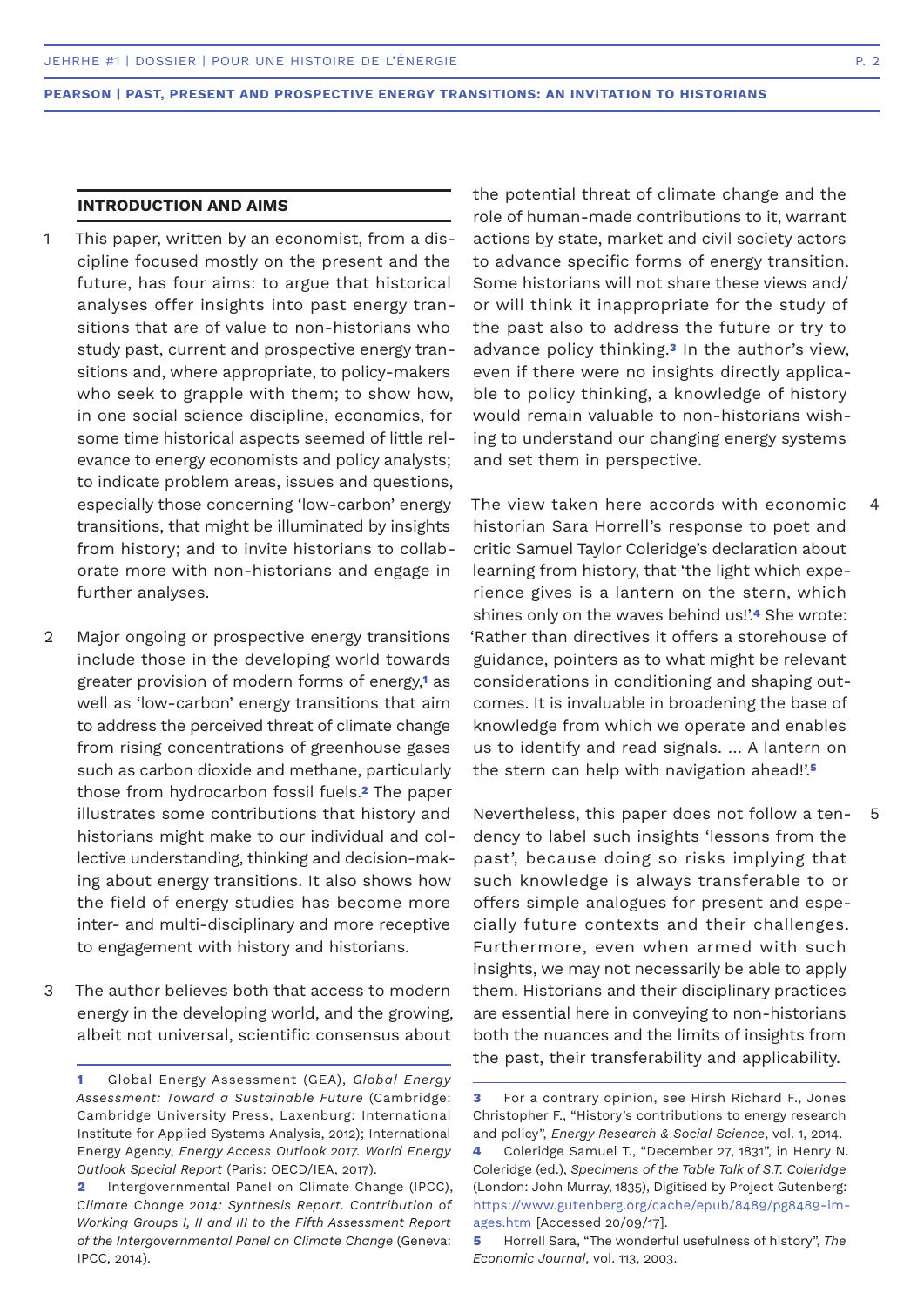- Although the author has neither space nor capacity to review them here, the point of this paper is not to underplay the extensive, valuable studies of past energy and infrastructure system developments and transitions carried out over recent decades by historians from several schools, including economic historians, business historians and historians of science, technology and society. Fine examples include: Landes,**6** Hughes,**<sup>7</sup>** Nye,**8** Chick,**9** Lagendijk,**10** Allen,**11** Wrigley,**12** Kander *et al*.,**13** Jones,**14** Beltran *et al*.**15** and Kaijser *et al*.,**<sup>16</sup>** to name but a few. Rather the aim is to invite historians to draw on and even extend their knowledge, to crystalize and share those insights from history that enhance our understanding of energy transitions. This could be in collaborative dialogue with a growing body of receptive social and physical scientists, engineers, and even those policy-makers who wish to appreciate the strengths and limitations of drawing on and interpreting historical experience. 6
- Section 2 examines how and why, in this author's view and experience, until very recently historical studies of energy seemed to matter little to most 7

- **11** Allen Robert, *The British Industrial Revolution in Global Perspective* (Cambridge: Cambridge University Press, 2009). **12** Wrigley E. Anthony, *Energy and the English Industrial Revolution* (Cambridge: Cambridge University Press, 2010).
- **13** Kander Astrid, Malanima Paolo, Warde Paul, *Power to the People: Energy in Europe over the Last Five Centuries*  (Princeton and Oxford: Princeton University Press, 2013).

**14** Jones Christopher F., *Routes of Power: Energy and Modern America* (Cambridge, Mass.: Harvard University Press, 2014).

**15** Beltran Alain *et al*., *Electric Worlds/Mondes électriques*  (Bruxelles: P.I.E. Peter Lang, 2016).

energy economists and policy analysts. Section 3 discusses the nature, variety and significance of energy transitions. Section 4 examines the growing policy focus on low-carbon transitions, while Section 5 explores three areas in which further historical analysis is especially valuable: (1) the duration and speed of transitions; (2) path dependence, lock-in and the role of incumbent actors; and (3) theories and empirical analyses of sustainability transitions and innovation. Section 5 concludes the paper and ends with an invitation to historians to collaborate with and broaden non-historians' understanding of the methods, subtleties and findings of historical analysis and, for some, to engage in further dialogue with energy policy-makers.

# **HOW AND WHY HISTORICAL STUDIES OF ENERGY SEEMED IN THE RECENT PAST TO MATTER LITTLE TO ENERGY ECONOMISTS AND POLICY ANALYSTS AND HOW THIS HAS CHANGED**

In writing this section, the author reflected on his experience of research into energy transitions and his growing awareness of the significance of history and how it can inform thinking about them. Consequently, some of what follows should be approached with caution, as it is clearly a partial view. In the 1980s, an economist colleague, Paul Stevens, and the author began researching transitions in developing countries between 'traditional' or 'non -commercial' energy sources and their supply and end-use technologies and 'commercial', mostly fossil-based fuels and their technologies.**17** These transitions had been proceeding rapidly in some countries and much more slowly in others; they raised and still raise important socio-economic, political and environmental issues.**<sup>18</sup>**

**<sup>6</sup>** Landes David S., *The Unbound Prometheus* (Cambridge: Cambridge University Press, 1969).

**<sup>7</sup>** Hughes Thomas P., *Networks of Power: Electrification in Western Society, 1880-1930* (Baltimore: Johns Hopkins Press, 1983).

**<sup>8</sup>** Nye David E., *Electrifying America* (Cambridge, Mass.: MIT Press, 1997).

**<sup>9</sup>** Chick Martin, *Electricity and Energy Policy in Britain, France and the United States since 1945* (Cheltenham: Edward Elgar, 2007).

**<sup>10</sup>** Chick Martin, *Electricity and Energy Policy in Britain, France and the United States since 1945* (Cheltenham: Edward Elgar, 2007).

**<sup>16</sup>** Kaijser Arne, van der Vleuten Erik, Högselius Per, *Europe's Infrastructure Transition* (London: Palgrave Macmillan, 2016).

**<sup>17</sup>** Pearson Peter J. G., Stevens Paul J., "Integrated Policies for Traditional & Commercial Energy in Developing Countries", *Development Policy Review*, vol. 2, 1984; Pearson Peter J. G., "Energy transitions in less-developed countries: analytical frameworks for practical understanding", *Energy Discussion Paper*, vol. 40. (Cambridge: Cambridge University Energy Research Group, 1988).

**<sup>18</sup>** GEA, *Global Energy Assessment* (cf. note 1); IEA, *Energy Access Outlook 2017*. op. cit. (cf. note 1).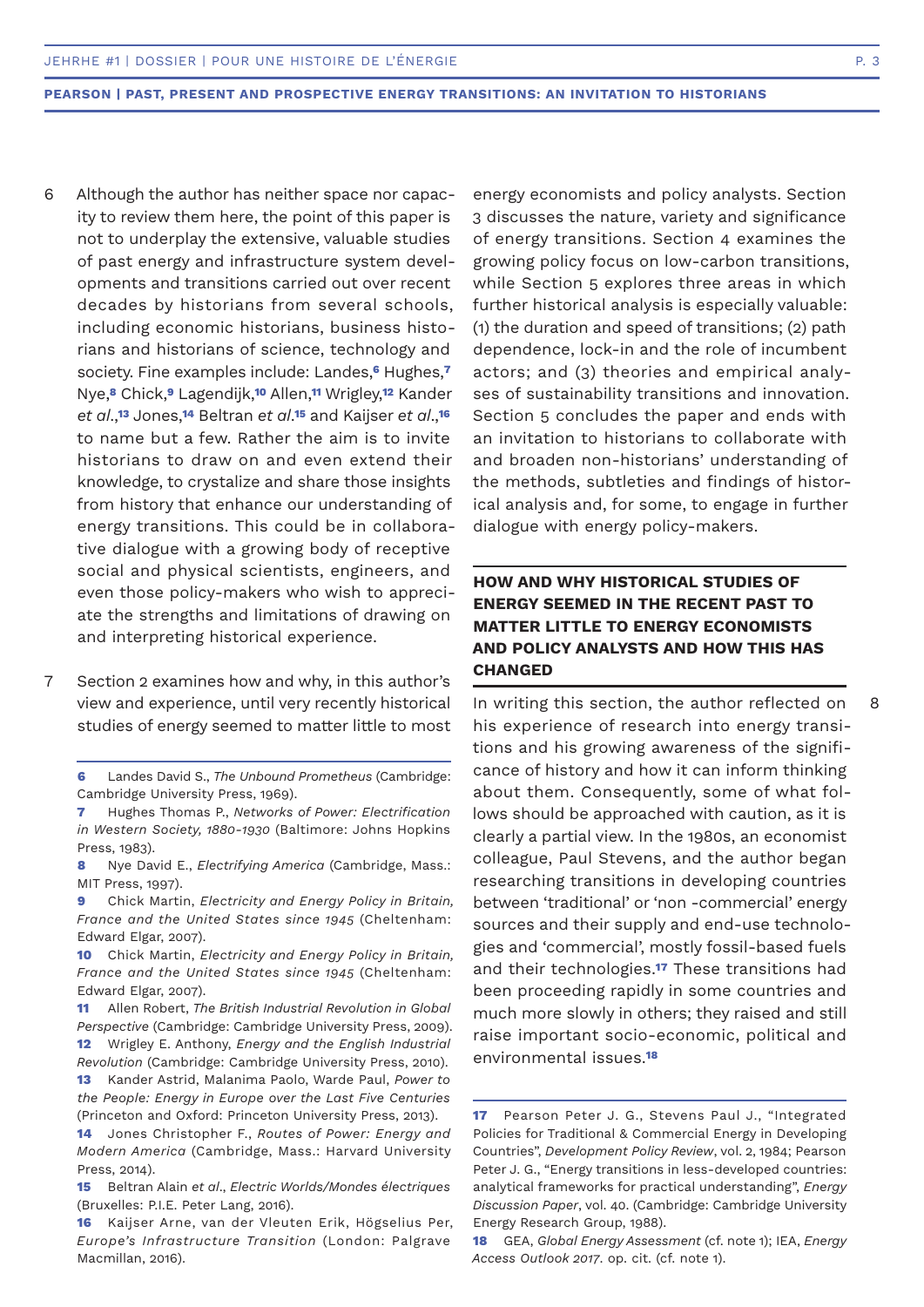- During this research, not least for comparative purposes, it became important to know how energy transitions had unfolded in other places and times. There was useful information from a variety of sources about relatively recent transitions, for example ranging from America's late nineteenth century transition from wood-fuel to coal and petroleum,**19** to South Korea's more recent, remarkably rapid and heavily state-directed post-1960 transition from high dependence on wood-fuel to coal and other modern fuels.**20** While the author was also shamefully unaware of most of the work of economic historians on energy transitions, and probably thought that Britain's transition from biomass to coal was too long-drawn-out and distant to be relevant, the few sources he knew showed relatively little interest in how their insights into the past might enrich the thinking and approaches of economists and policy-makers concerned with the present. Moreover, searches of energy economics and energy policy journals at that time yielded only two papers that addressed Britain's extensive experience of energy transitions.**<sup>21</sup>** 9
- 10 Analyses of energy economics and policy issues in the 1970s and 1980s were strongly conditioned by the reverberating experiences of the two international 'oil price shocks' of 1973-74 and 1979-80. The 1973-74 shock was triggered by an oil export embargo by members of OAPEC (the Organization of Arab Petroleum Exporting Countries); it involved a fourfold increase in real, inflation adjusted prices per barrel relative to 1972, from \$14 to \$56, at US\$2015 prices. The 1979-80 shock followed falling oil output after the Iranian Revolution; it saw a doubling of real prices relative to 1978, from \$51 to \$106 at US\$2015 prices.**22** These shocks had major

tistical-revi… [Accessed 5/10/17].

geopolitical and macroeconomic implications for both oil-exporting and oil-dependent importing countries.**23** They also spawned bodies like the International Energy Agency (IEA), set up by oil-importing industrialised countries partly in response to the perceived threat of cartelisation and embargo by OPEC (the Organisation of Petroleum Exporting Countries).

In oil-importing countries, the shocks led to rapid step-changes in the priorities assigned to energy policy, energy security and oil import substitution, and in the funds devoted to Research, Development and Demonstration (R, D & D) into alternatives to oil.**24** These changes led to surging, urgent demands from policy-makers for energy scenarios and forecasts. However, when estimating parameters like the responsiveness of energy demand or supply to changes in oil prices and /or incomes (income and price 'elasticities') or the responsiveness of the macro-economy and the balance of payments to such price changes, econometricians found little comfort in their data. This was not least because 'real' oil prices had been so much lower over several decades before the price shocks: between 1927 and 1972, they never exceeded \$21 at US\$2015 prices, a fraction of the peak prices of \$56 and \$106. Consequently, energy consumers' past reactions showed insufficient variations from which to extrapolate and estimate with confidence the responsiveness of energy demand or the economy to the much greater price changes of the oil price shocks. The ripples from this experience seemed to have influenced the dominant thinking and writing about energy economics and policy, which showed relatively little interest in the pre-oil shock energy experiences and data of many countries. 11

Thus, although developments had already occurred in economic history, especially in its application of 12

**<sup>19</sup>** Schurr Sam *et al*., *Energy in The American Economy, 1850-1975* (Baltimore: Johns Hopkins Press, 1960).

**<sup>20</sup>** Kim Yoon Hyung, "Rational and effective use of energy in Korea's industrialisation", *Energy*, vol. 8/1, 1983.

**<sup>21</sup>** Humphrey William S., Stanislaw Joe, "Economic growth and energy consumption in the UK, 1700–1975", *Energy Policy*, vol. 7/1, 1979; Ray George F., Morel Jenny, "Energy conservation in the UK", *Energy Economics*, vol. 4/2, 1982. **22** BP statistical review of world energy 2016 (2016), https:// www.bp.com/content/dam/bp/pdf/energy-economics/sta-

**<sup>23</sup>** Hamilton James D., "Historical Oil Shocks", *in* Randall E. Parker, Robert Whaples (eds.), *Routledge Handbook of Major Events in Economic History* (London - New York: Routledge, 2013).

**<sup>24</sup>** IEA, "Energy technology RD&D budgets: Overview" (Paris: OECD/IEA, 2017), https://www.iea.org/publications/ freepublications/publication/EnergyTec… [Accessed 8/12/17].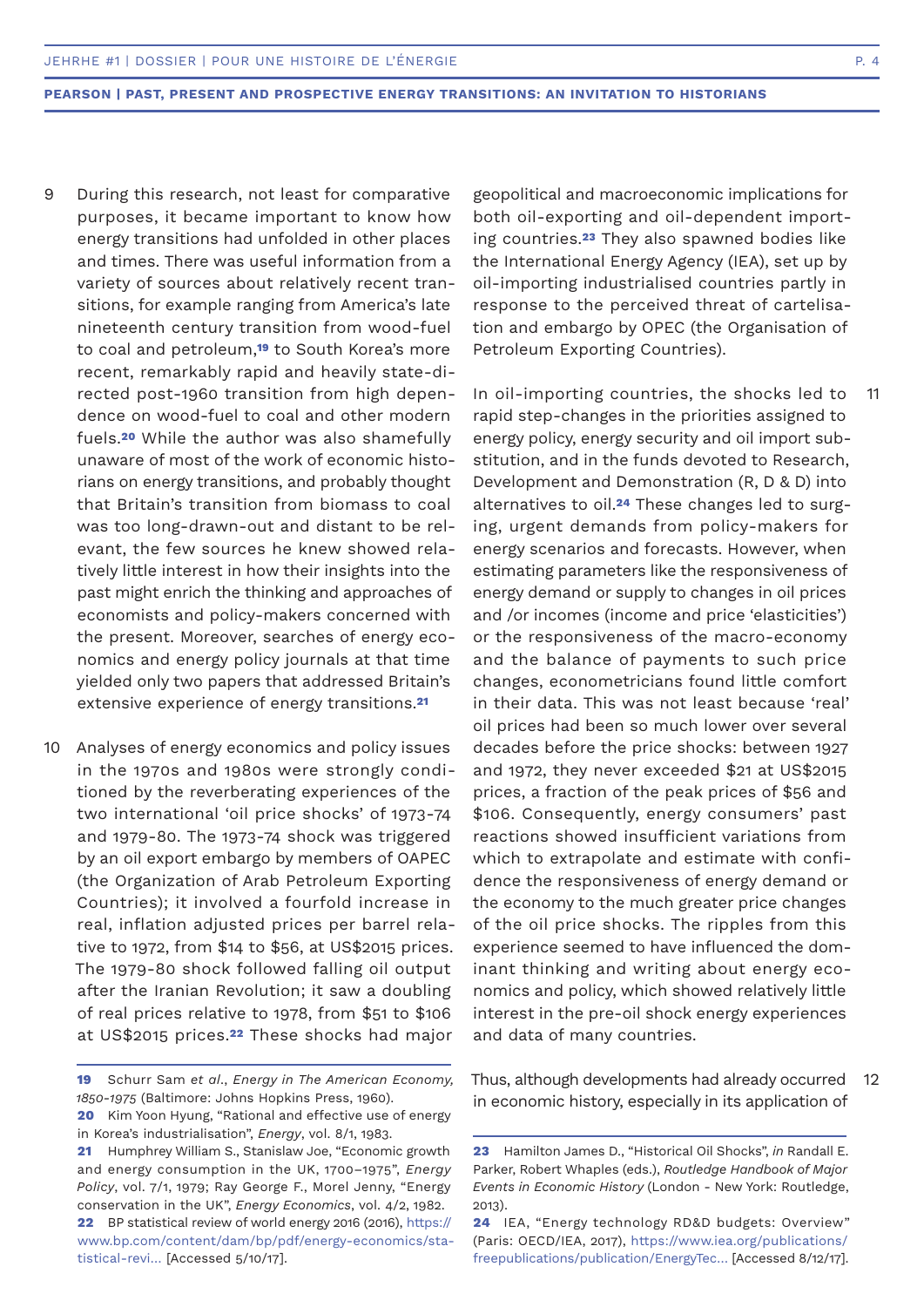the quantitative methods of cliometrics,**25** and in the study of long run economic growth,**26** historically informed approaches were relatively rare in published work on energy economics and policy. Several aspects of (neo-classical) economics as a discipline at that time also tended either not to encourage or effectively to work against interest in past data or historical studies. They included: the growing emphasis on mathematical economics and somewhat abstract modelling, for example in areas like the theory of general equilibrium (exemplified in the work of Nobel Prize winners Kenneth Arrow, Gérard Debreu and Maurice Allais); a focus on rational economic behaviour; a tendency to assume ergodicity (effectively, that economic processes are inherently ahistorical);**27** and more sharply delineated boundaries between economics as a professional discipline and other related disciplines. For many economists, the neo-classical approach focused particularly on the 'comparative statics' of moves between modelled situations of presumed equilibrium, with relatively little concern for the temporal or spatial dynamics involved, the possibilities of persistent disequilibria and the messiness and complexity of other social sciences.

At that time also much of macroeconomic growth theory, despite its interest in technological change and the long run quantitative comparative studies of the growth of nations led by Simon Kuznets,**28** did not engage closely with the role and contribution of energy to long 13

**25** Cliometrics, originally called "The New Economic History", was developed in North America in the 1950s. Economic historians (and other social scientists), building on earlier quantitative analytical approaches, increasingly applied formal economic theory and models and econometric (statistical) methods to examine historical questions.

run economic growth and development. And environmental and resource economics played little part in the mainstream economics journals and undergraduate textbooks of the 1960s and early 1970s,**29** although during this period the growing economic and political concerns about environmental pollution, population growth, resource depletion and fears of possible limits to economic growth**30** were catalysing interest and rapid developments in these areas.

As a matter of perspective, Daunton,**31** in his insightful reflections on North's**32** approach to understanding economic change and his critique of neo-classical theory, reminds us that these largely  $20<sup>th</sup>$  C. developments in professionalising and narrowing the focus of economics differed from the wider-ranging approaches of  $19<sup>th</sup>$  C. political economy. Thus, by the 1920s the issue of historical specificity had mostly disappeared from British economics, and was detached into the new sub-field of economic history, while the influence of the German Historical school had faded by the Second World War.**<sup>33</sup>** 14

Much has changed in economics since the 1970s, 15including growing recognition of research that acknowledges the importance of institutional and societal change and other social and historical processes. This recognition has been signalled, for example, by several of the Nobel Prizes in Economics, such as: to Ronald Coase in 1991 ("for his discovery and clarification of the significance of transaction costs and property rights for the institutional structure and functioning of

**<sup>26</sup>** Lyons John, Cain Lou, Williamson Sam, "Cliometrics", in Robert Whaples (ed.), *EH.Net Encyclopedia*, 2009, http:// eh.net/encyclopedia/cliometrics/ [Accessed 27/09/17].

**<sup>27</sup>** The behaviour of an economic system or sub-system, such as a market, is ergodic if it is independent of the initial conditions. If ergodicity does not hold, initial conditions influence later behaviour, which becomes path-dependent: "history matters". Then, in the face of new initial conditions, a system may branch – or "transition" – to a different path. Its processes are inherently historical.

**<sup>28</sup>** Kuznets Simon, *Modern Economic Growth: Rate, Structure and Spread* (New Haven - London: Yale University Press, 1966).

**<sup>29</sup>** e. g. Cairncross Alec, *Introduction to Economics*  (London: Butterworths, 1966 [1944]); Lipsey Richard G., *An Introduction to Positive Economics* (London: Weidenfeld and Nicolson, 1971 [1963]); Nevin Edward T., *Textbook of Economic Analysis* (London: Macmillan, 1966 [1958]).

**<sup>30</sup>** Meadows Donella H. *et al*., *The Limits to Growth* (New York: Universe Books, 1972).

**<sup>31</sup>** Daunton Martin, "Rationality and institutions: reflections on Douglass North", *Structural Change and Economic Dynamics*, vol. 21, 2010.

**<sup>32</sup>** North Douglass C., *Understanding the Process of Economic Change* (Princeton: Princeton University Press, 2010).

**<sup>33</sup>** Dorfman Joseph, "The Role of the German Historical School in American Economic Thought", *American Economic Review*, vol. 45/2, 1955.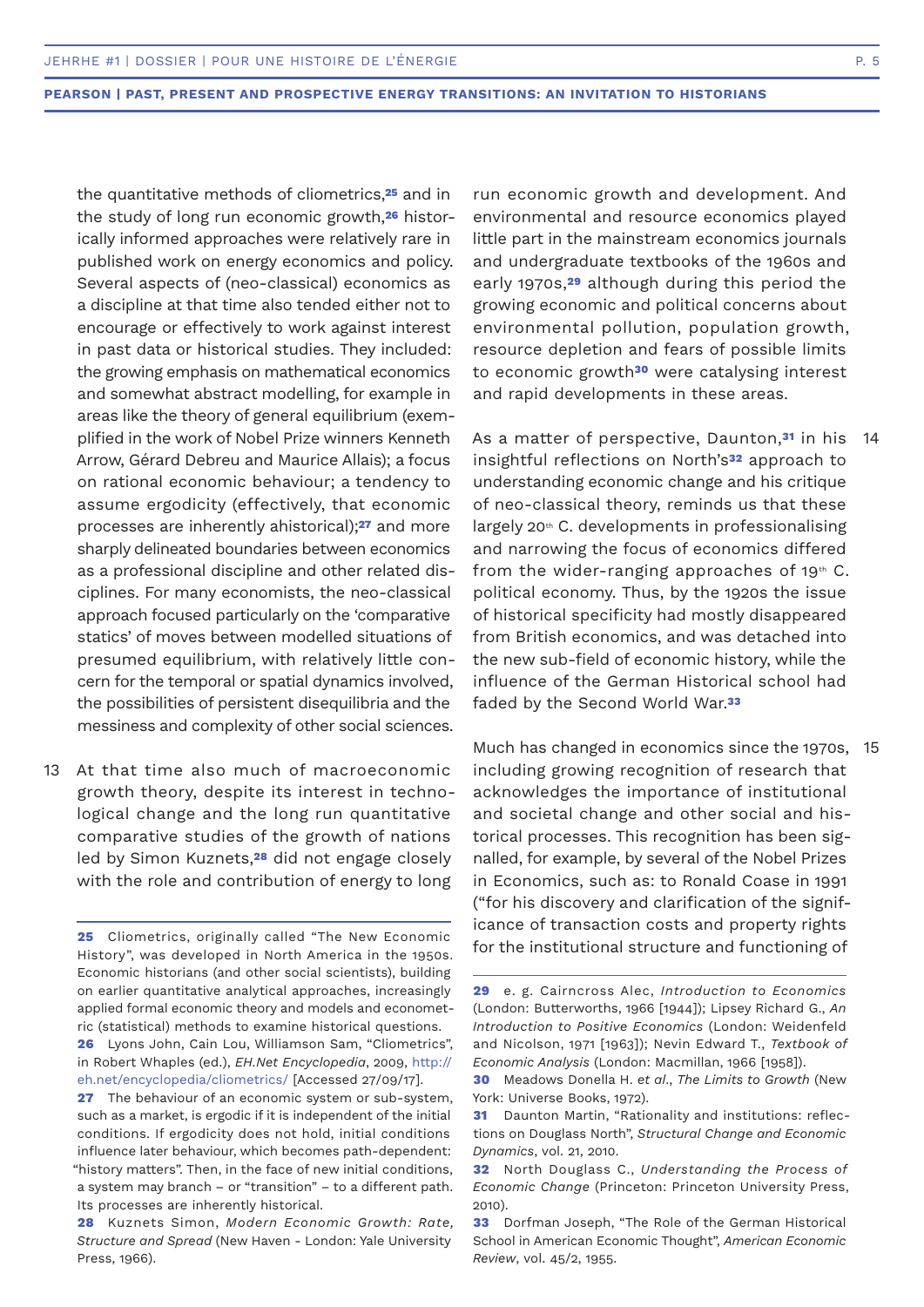the economy"); to Douglass North and Robert Fogel in 1993 ("for having renewed research in economic history by applying economic theory and quantitative methods in order to explain economic and institutional change"). North was a leading figure in the development of a 'new institutional economics', to "make more sense out of long run economic, social and political change".**<sup>34</sup>** Fogel and Engerman's 1974 *Time on the Cross*, on the economics of slavery in the US, while generating much controversy about its findings and its use of cliometrics, became a classic and stimulated further work in both areas.**35** In 2009, the Prize was shared by Elinor Ostrom ("for her analysis of economic governance, especially the commons") and Oliver E. Williamson ("for his analysis of economic governance, especially the boundaries of the firm"). Other prizes, including the 2017 prize awarded to Richard Thaler ("for his contributions to behavioural economics"), have acknowledged the value of work on economic psychology and behavioural economics.**<sup>36</sup>**

16 As noted, we have also seen rising interest in environmental and resource economics. Environmental economics has drawn heavily on the distinction between the private and social costs and benefits of economic activities and the gaps between them. These gaps provide an economic rationale for public intervention to correct this 'market failure' through non-economic regulation or economic incentives like pollution taxes or tradable permits (quotas). Much of this work, although not all (e.g. that of Coase) has been largely ahistorical, although growing concerns about sustainability and climate change have stimulated attention to longer-run processes of environmental change and degradation.

Resource economics addresses issues of the17 allocation, exploitation, depletion, valuation and pricing of renewable and non-renewable natural and human-made resources on land, air and water.**37** It has addressed the nature of property rights over them and the roles of communities, the market and the state in their governance. For example, Ostrom explored how people and communities interact with and may manage ecosystems. She developed a new institutional approach to the governance of the commons or 'common-pool resources'.**38** Her approach, which will resonate with some historians, showed: a concern with how such institutions evolve and function; extensive use of empirical case studies; acknowledgement of the complex constellation of variables involved when people in field settings try to fashion rules to enhance individual and joint outcomes; a reluctance to "try to encompass this degree of complexity in a single model";**39** and a recommendation to draw on the intellectual efforts of Hobbes, Montesquieu, Hume, Smith and others.

The newer and more heterodox fields of eco-18logical economics**40** and evolutionary economics, while drawing on the ideas of neo-classical economics, have also challenged its key premises, including economic rationality, often replacing it with the notion of 'bounded rationality'.**<sup>41</sup>** The evolutionary approach borrows ideas from biology, a recourse to which Nelson and Winter modestly claimed economists are "entitled in perpetuity by virtue of the stimulus our

**<sup>34</sup>** North Douglass C., "Addendum to Douglass C. North Biographical", 2015, https://www.nobelprize.org/nobel\_ prizes/economic-sciences/laureates/199… [Accessed 27/09/17].

**<sup>35</sup>** Weiss Thomas, "Review: Time on the Cross: The Economics of American Negro Slavery", *EH.net*, 2001, https:// eh.net/book\_reviews/time-on-the-cross-the-economicsof-american… [Accessed 27/09/17]; Lyons, Cain, Williamson, "Cliometrics" (cf. note 26).

**<sup>36</sup>** https://www.nobelprize.org/nobel\_prizes/economic-sciences/fields.html

**<sup>37</sup>** Hartwick John M., Olewiler Nancy D., *The Economics of Natural Resource Use* (Reading, Mass.: Addison-Wesley, 1998 [1986]).

**<sup>38</sup>** Ostrom Elinor, *Governing the Commons* (Cambridge: Cambridge University Press, 1990). See also: Dietz Thomas, Ostrom Elinor, Stern Paul C., "The Struggle to Govern the Commons", *Science*, vol. 302, 2003; Stavins Robert N., "The Problem of the Commons: Still Unsettled after 100 Years", *American Economic Review*, vol. 101, 2011.

**<sup>39</sup>** Ostrom, *Governing* (cf. note 38).

**<sup>40</sup>** Martínez-Alier Joan, Røpke Inge (eds.), *Recent Developments in Ecological Economics vol. I & II* (Cheltenham: Edward Elgar, 2008).

**<sup>41</sup>** Simon Herbert A., "Rational decision making in business organizations" [Nobel Memorial Lecture], *American Economic Review*, vol. 69/4, 1979.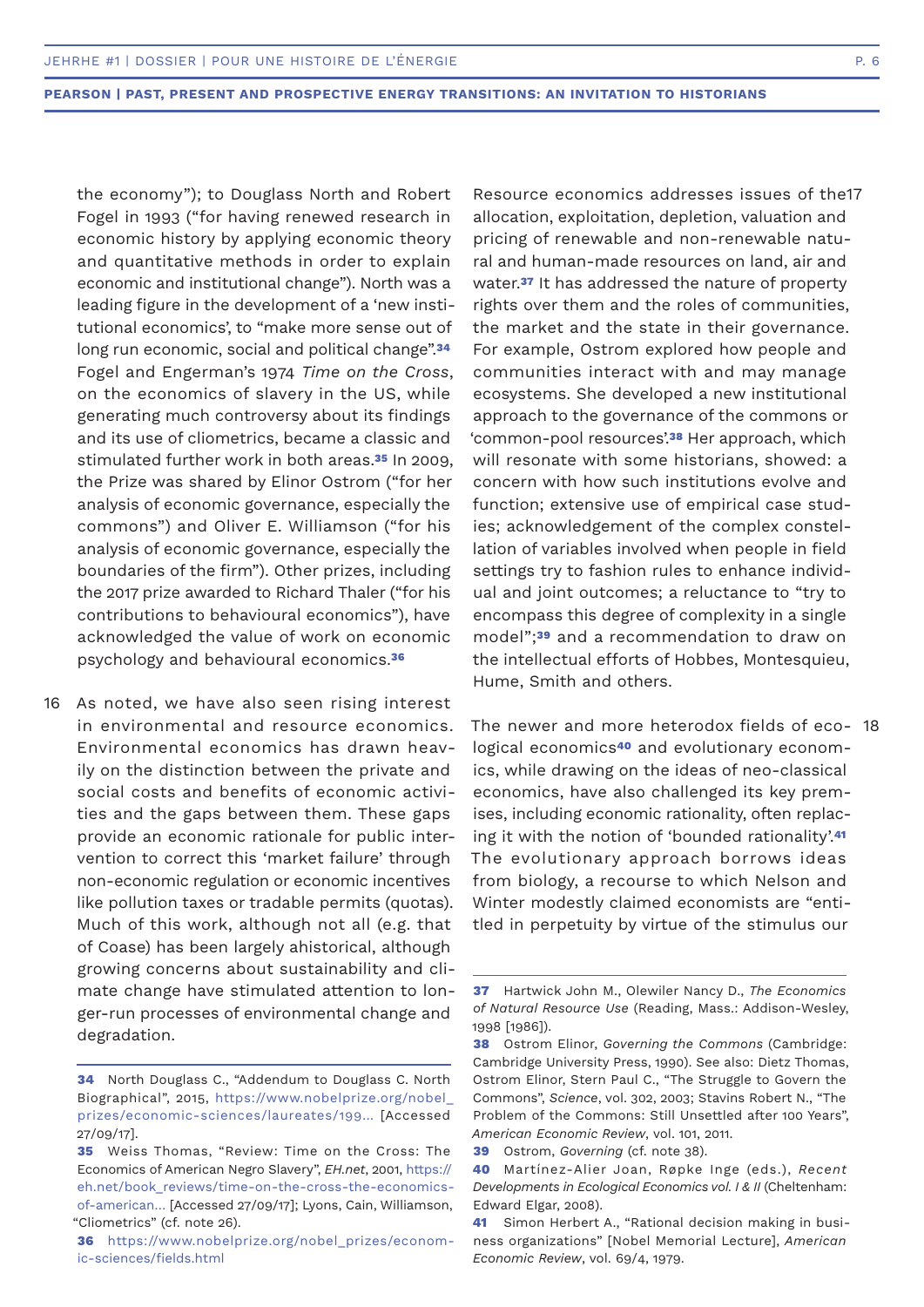predecessor Malthus provided to Darwin's thinking".**42** The approach focuses on organisational 'routines' and includes the "substitution of the "search and selection" metaphor for the maximisation and equilibrium metaphor".**43** It is also argued that these ideas are consonant with approaches to theorising from Adam Smith's time to the Second World War, and that they have some compatibility with those of Marx.**<sup>44</sup>**

- These four approaches have paid growing attention to issues of sustainability and intra- and inter-generational equity and justice,**45** including those relating to climate change, and whether and how economic progress might be reconciled with preserving the planet.**46** Stimulated by the long time-scales and complexity of climate change processes, these concerns have led to growing interest in historical processes, although not necessarily in the methods and findings of historical enquiry. 19
- 20 Despite these developments, it took time for This section has argued that energy econo- 21 economists and other non-historians concerned with energy transitions to recognise the value of history for their thinking. Again - to draw on experience viewed through the distorting lens of personal experience - in the late 1980s and early 1990s, the author began studying transitions away from greenhouse gas-emitting fossil fuels in developing and industrialised countries. By the mid-1990s, the author and his colleague Roger Fouquet became convinced of the value of studying historical transition processes, to see what insights might be gained into current and

prospective energy transitions and the influence of the past on them. For some time, we found it hard to interest UK social science research funders in studies of this kind. Although, of course, this may simply have reflected the quality of our applications, few if any studies of this type seemed to be funded. Nevertheless, we published papers that drew on historical studies and Fouquet's newly-assembled centuries-long energy data sets,**47** and both of us have continued to work with researchers from several disciplines, including branches of history.**48** From the mid-2000s, however, energy economists and a broader range of research funders have increasingly acknowledged that the multi-faceted nature, causes and consequences of energy transitions, particularly low-carbon transitions, and the research and policy questions that they pose, can be enriched by knowledge of historical processes and historical thinking, as well as greater inter- and multi-disciplinarity.

This section has argued that energy economists have only relatively recently begun to take account of historical experience and approaches. It suggested that this neglect was partly because of the long stability of oil prices before the oil price shocks of the 1970s, and partly because

**<sup>42</sup>** Nelson Richard R., Winter Sidney G., *An Evolutionary Theory of Economic Change* (Cambridge Mass.: Belknap Press, 1985).

**<sup>43</sup>** *Ibid*., 227.

**<sup>44</sup>** For a critical survey of theories and concepts that economics can offer for transition research, see Van den Bergh Jeroen C. J. M., Kemp René, "Transition lessons from Economics", Ch. 4 *in* Jeroen C. J. M. van den Bergh, Franck R. Bruinsma (eds.), *Managing the Transition to Renewable Energy* (Cheltenham: Edward Elgar, 2008).

**<sup>45</sup>** Simpson R. David *et al*. (eds.), *Scarcity and Growth Reconsidered* (Washington, DC: Resources for the Future, 2005).

**<sup>46</sup>** e.g. *Heal Geoffrey, Endangered Economies. How the Neglect of Nature Threatens Our Prosperity* (New York: Columbia University Press, 2017).

**<sup>47</sup>** Fouquet Roger, Pearson Peter J. G., "A Thousand Years of Energy Use in the United Kingdom", *The Energy Journal*, vol. 19/4, 1998; Fouquet Roger, Pearson Peter J. G., "Five Centuries of Energy Prices", *World Economics*, vol. 4/3, 2003; Fouquet Roger, Pearson Peter J. G., "Seven Centuries of Energy Services: The Price & Use of Light in the United Kingdom (1300-2000)", *The Energy Journal*, vol. 27/1, 2006; Pearson Peter J. G., Fouquet Roger, "Long Run Carbon Dioxide Emissions & Environmental Kuznets Curves: different pathways to development?", Ch. 10 *in* Lester C. Hunt (ed.), *Energy in a Competitive Market (Essays in Honour of Colin Robinson)* (Cheltenham: Edward Elgar, 2003); See also: Fouquet Roger, *Heat, Power and Light: Revolutions in Energy Services* (Cheltenham: Edward Elgar, 2008).

**<sup>48</sup>** Fouquet Roger, Pearson Peter J. G., "Editorial: Past & prospective energy transitions: Insights from history", *Energy Policy*, vol. 50, 2012; Fouquet Roger, Broadberry Stephen, "Seven Centuries of European Economic Growth and Decline", *Journal of Economic Perspectives*, vol.29/4, 2015; Arapostathis Stathis, Pearson Peter J. G. (Guest Eds.), "How History Matters: Governance, Public Policies and the Making of Sociotechnical Transitions", *Environmental Innovation and Societal Transitions*, Special Issue, 2019 [forthcoming].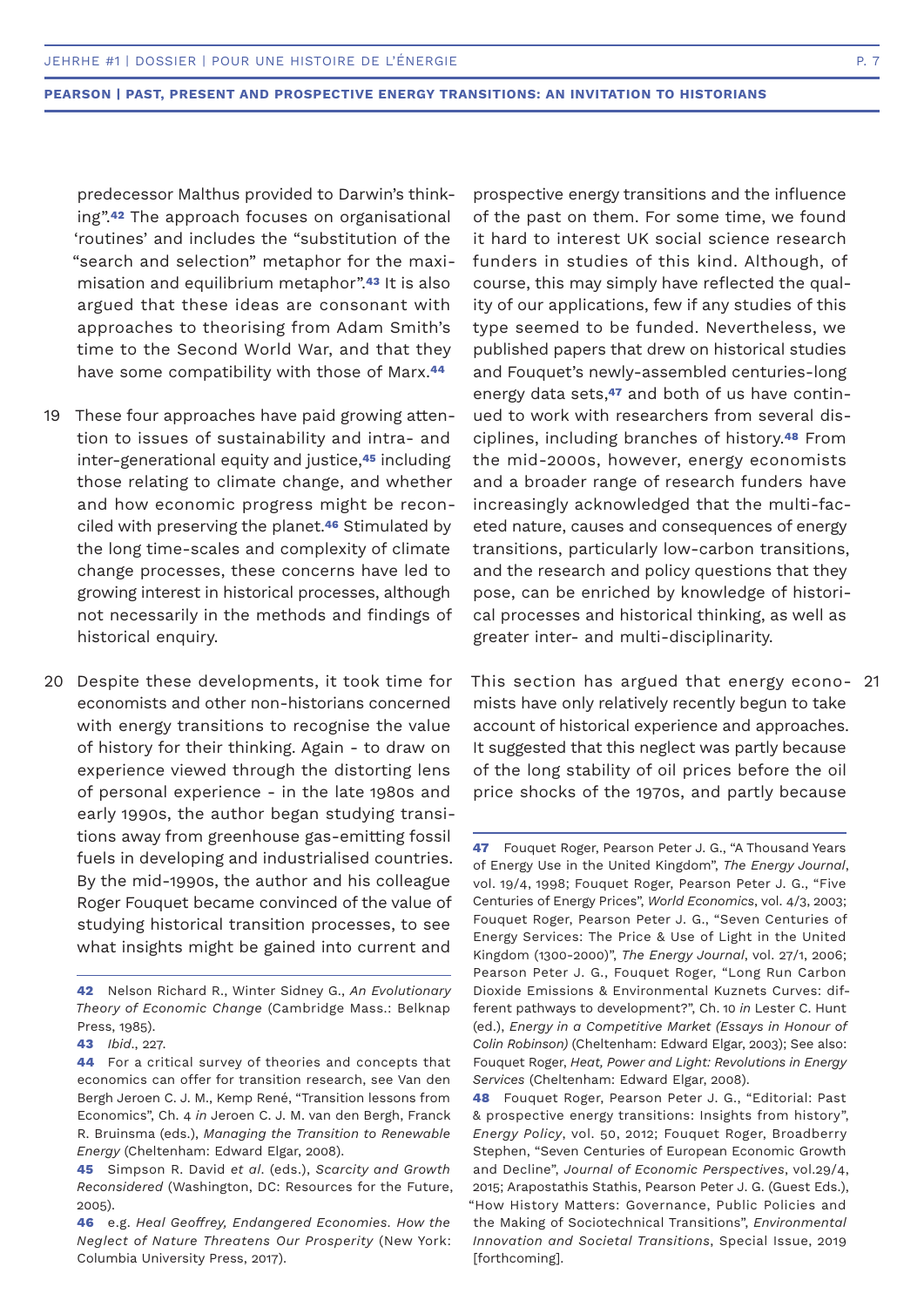of features of neoclassical economics at that time. However, recent developments in areas like resource and environmental economics and in ecological and evolutionary economics, reflecting concerns about environmental degradation, resource scarcity and sustainability, have encouraged greater interest in long run processes of change, including those involved in energy transitions, and in how historical approaches and methods may yield insights into them. The next section explores the nature and significance of energy transitions and points to why an understanding of history is so valuable in addressing them.

# **ENERGY TRANSITIONS: NATURE, VARIETY AND COMPLEXITIES**

- 22 This section begins with an outline of energy transitions' contributions to human welfare and the involvement of energy transitions with much wider transition processes, such as industrial revolutions. It then looks at how energy transitions have been defined and the multifarious forms they can take.**49** It ends by indicating some areas where historical insights and methods might enrich the understanding of non-historians who seek to analyse and decode transitions.
- 23 Energy transitions have often enhanced human welfare by contributing to sustained increases in productivity and economic output and to the production and use of new commodities, services and lifestyles. They have often also influenced and been influenced by industrial revolutions**50** or 'long waves' of economic develop-

ment,**51** and the non-energy transitions involved in them.**52** Indeed, as with some interpretations of the British Industrial revolution, energy transitions are sometimes thought to lie at their heart.**53** As Section 4 discusses, the 'dark side' of energy transitions includes their potential for ecological and environmental damage, resource depletion and impacts on health and welfare.

The many definitions of 'energy transitions' 24 reflect their variety, the epistemological challenges of identifying, classifying and understanding them, and the diverse preoccupations of those who address them. An energy transition is sometimes (over)simply defined as a changeover from one leading fuel or energy carrier to another. Another frequent definition is "the *change in composition (structure) of primary energy supply*, the gradual shift from a specific pattern of energy provision to a new state of an energy system".**54** Both definitions indicate a slowly changing tendency for 'headline' definitions - and many past and present energy policy strategies - to focus on transitions essentially as processes of (often large-scale, centralised) energy production, supply and delivery, with much less attention to changing patterns of energy access, energy use and energy-using practices.**55** Laird,**56** for example, stresses the need to broaden the concept of an energy transition and give more attention to the social and political features involved. This is an approach

**<sup>49</sup>** Smil Vaclav, *Energy Transitions: History, Requirements, Prospects* (Santa Barbara, CA: Praeger, 2010); Pearson Peter J. G. "Energy Transitions", *in* Steven N. Durlauf, Lawrence E. Blume (eds.), *The New Palgrave Dictionary of Economics*, Online Edition, 2016, http://www.dictionaryofeconomics. com/dictionary.

**<sup>50</sup>** Allen, *The British Industrial Revolution* (cf. note 11); Mokyr Joel, *The Enlightened Economy* (London: Penguin Books, 2009); Kander Astrid, Stern David I., "Economic growth and the transition from traditional to modern energy in Sweden", *Energy Economics*, vol. 46, 2014; Fouquet, *Heat* (cf. note 47); Wrigley, *Energy* (cf. note 12); Gordon Robert J., *The Rise and Fall of American Growth: The U.S. Standard of living since the Civil War* (Princeton, NJ: Princeton University Press, 2016).

**<sup>51</sup>** Freeman Chris, Perez Carlotta, "Structural Crises of Adjustment: Business Cycles and Investment Behaviour", *in* Giovanni Dosi *et al*. (eds.), *Technical Change and Economic Theory* (London: Pinter, 1988), 38-66; Freeman Chris, Louçã Francisco, *As Time Goes By* (Oxford: Oxford University Press, 2001).

**<sup>52</sup>** See also Nuvolari Alessandro, "Understanding successive industrial revolutions: A 'development block' approach", *Environmental Innovation and Societal Transitions*, Article in press, corrected proof, 2018. https://doi.org/10.1016/j. eist.2018.11.002 [Accessed 2/12/18].

**<sup>53</sup>** Wrigley, *Energy* (cf. note 12).

**<sup>54</sup>** Smil, *Energy Transitions* (cf. note 49).

**<sup>55</sup>** Shove Elisabeth, Walker Gordon, "CAUTION! transitions ahead: politics, practice and sustainable transition management", *Environment and Planning A*, vol. 39, 2007.

**<sup>56</sup>** Laird Frank N., "Against transitions? Uncovering conflicts in changing energy systems", *Science as Culture*, vol. 22/2, 2013.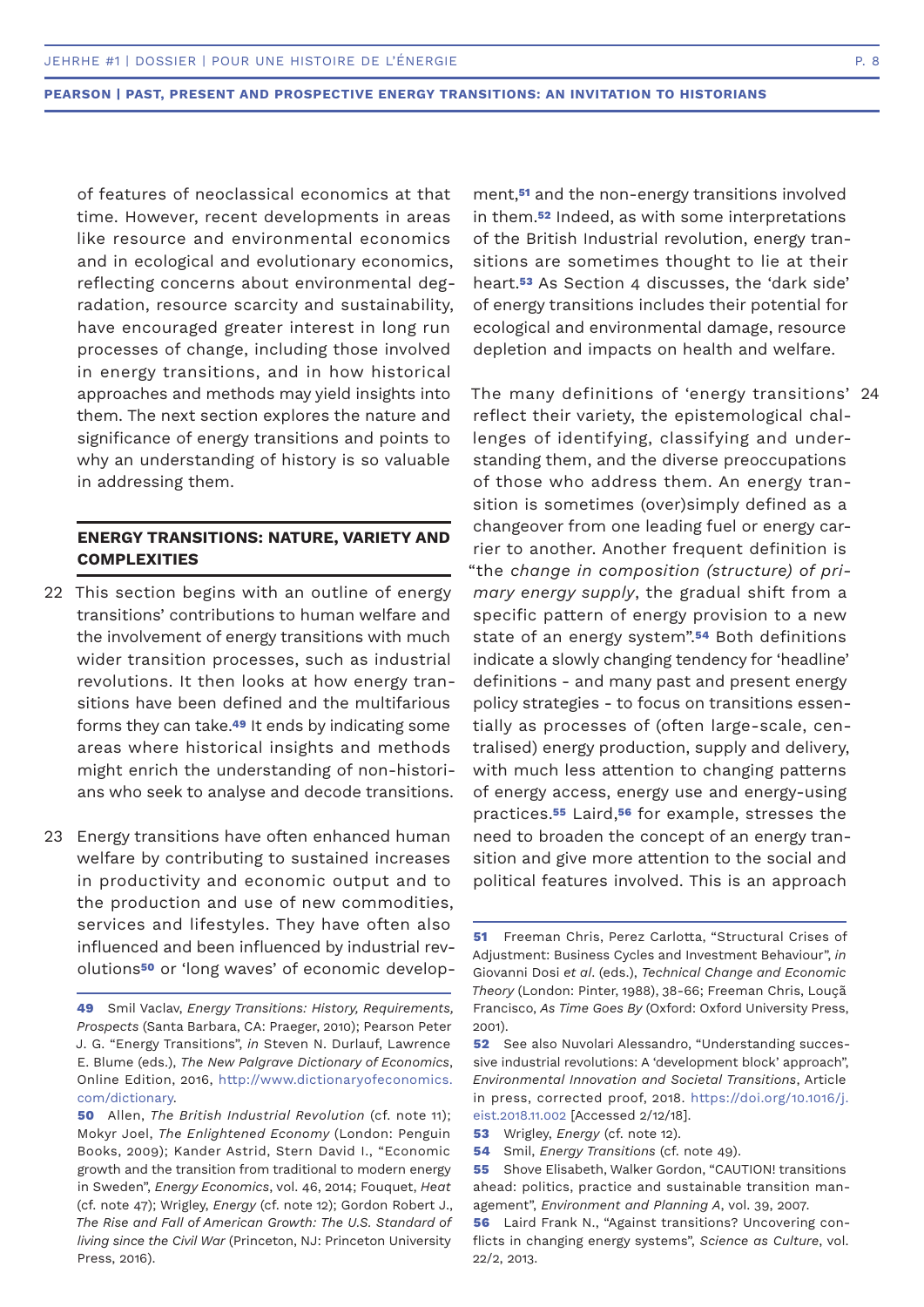that resonates with that of the 'sustainability transitions' literature (see Section 5.3), which has for some time called them 'socio-technical transitions'. The term aims to acknowledge that many transitions have co-evolved or been entangled with other broader socio-economic, demographic, technological and environmental changes and processes.**<sup>57</sup>**

25 Energy transitions can involve shifts in how, where and by whom energy is extracted, produced, transformed, supplied, accessed and used. They can unfold at global, regional, national, local or sectoral scales. These shifts have led to new, often much higher, amounts and qualities of fuels produced, to novel technologies and to fresh uses and behaviours. Over the centuries, large-scale, sometimes called 'grand', energy transitions have involved slow shifts from early humans' reliance on fuel-wood and human labour, to increasing employment of animal labour and more complex processing and uses of biomass fuels, to wind and water power, and to coal, oil, town and natural gas and electricity.**58** They have developed over multiple decades and sometimes centuries. And while the new energy sources may eventually dominate, overlapping, often extended, processes of change are involved. Thus, while the incumbent energy source(s) and their associated energy-using technologies tend to grow much more slowly than before, they may maintain a foothold for a considerable time after the new source(s) have gained ascendancy (e.g. the use of fuel-wood and candles persisted in Britain well after the dominance of coal and gas and electric light).**<sup>59</sup>**

Transitions occur in both primary and secondary 26energy sources. They occur in the use of primary energy sources, such as fossil and nuclear fuels, solar and wind energy. They also happen in secondary energy forms or energy-containing carriers, such as electricity, gasoline, and hydrogen, converted from primary sources and delivered for final use. When introduced, the secondary energy forms were often of higher quality, such that they could be employed in a broader and/ or more valuable range of economically productive or satisfying activities.**60** They tend to be more expensive, especially when first introduced, partly because of the conversion processes and losses associated with producing and delivering them (e.g. electricity and gasoline cost more than the primary fuels transformed during their production). Nevertheless, users have been willing to pay these higher prices because of their broader range of valuable uses. For example, electrical power and electric motors proved more flexible and efficient in use than mechanical power from coal-fired steam engines, enhancing factory productivity; and liquid and gaseous fuels have powered the internal combustion and aero engines that have enhanced the speed, reliability and efficiency of transportation. These attractive attributes of modern fuels and energy-using technologies mean that they have been increasingly demanded as incomes and living standards grow,**61** as developing world experience vividly demonstrates.

The extent and pace of transitions are signifi-27 cantly affected not only by the spread of more advanced technologies of energy exploration, extraction, capture, processing, conversion, and end-use but also, as noted, by the development of energy transport, delivery and distribution

**<sup>57</sup>** Geels Franck W., Schot Johan W., "The dynamics of transitions: a socio-technical perspective", *in* John Grin, Jan Rotmans, Johan Schot (eds.), *Transitions to Sustainable Development: New Directions in the Study of Long Term Transformative Change* (London: Routledge, 2010); see also Kanger Laur, Schot Johan, "Deep transitions: Theorizing the long-term patterns of sociotechnical change", *Environmental Innovation and Societal transitions*, In press, Corrected Proof, 2018. https://doi.org/10.1016/j.eist.2018.07.006 [Accessed 2/12/18].

**<sup>58</sup>** Smil, *Energy Transitions* (cf. note 49); Fouquet, *Heat* (cf. note 47); Kander, Malanima, Warde, *Power* (cf. note 13); Pearson, "Energy Transitions" (cf. note 49).

**<sup>59</sup>** Fouquet, Pearson, "Seven Centuries of Energy Services" (cf. note 49).

**<sup>60</sup>** Cleveland Cutler J., Kaufmann Robert K., Stern, David I., "Aggregation and the role of energy in the economy", *Ecological Economics*, vol. 32, 2000; Stern David I., "Energy quality", *Ecological Economics*, vol. 69/7, 2010; Gentilvaite Ruta, Kander Astrid, Warde Paul, "The role of energy quality in shaping long-term energy intensity in Europe", *Energies*, vol. 8, 2015.

**<sup>61</sup>** Fouquet, *Heat* (cf. note 47); Fouquet Roger, "Long run demand for energy services: income and price elasticities over 200 years", *Review of Environmental Economics and Policy*, vol. 8/2, 2014.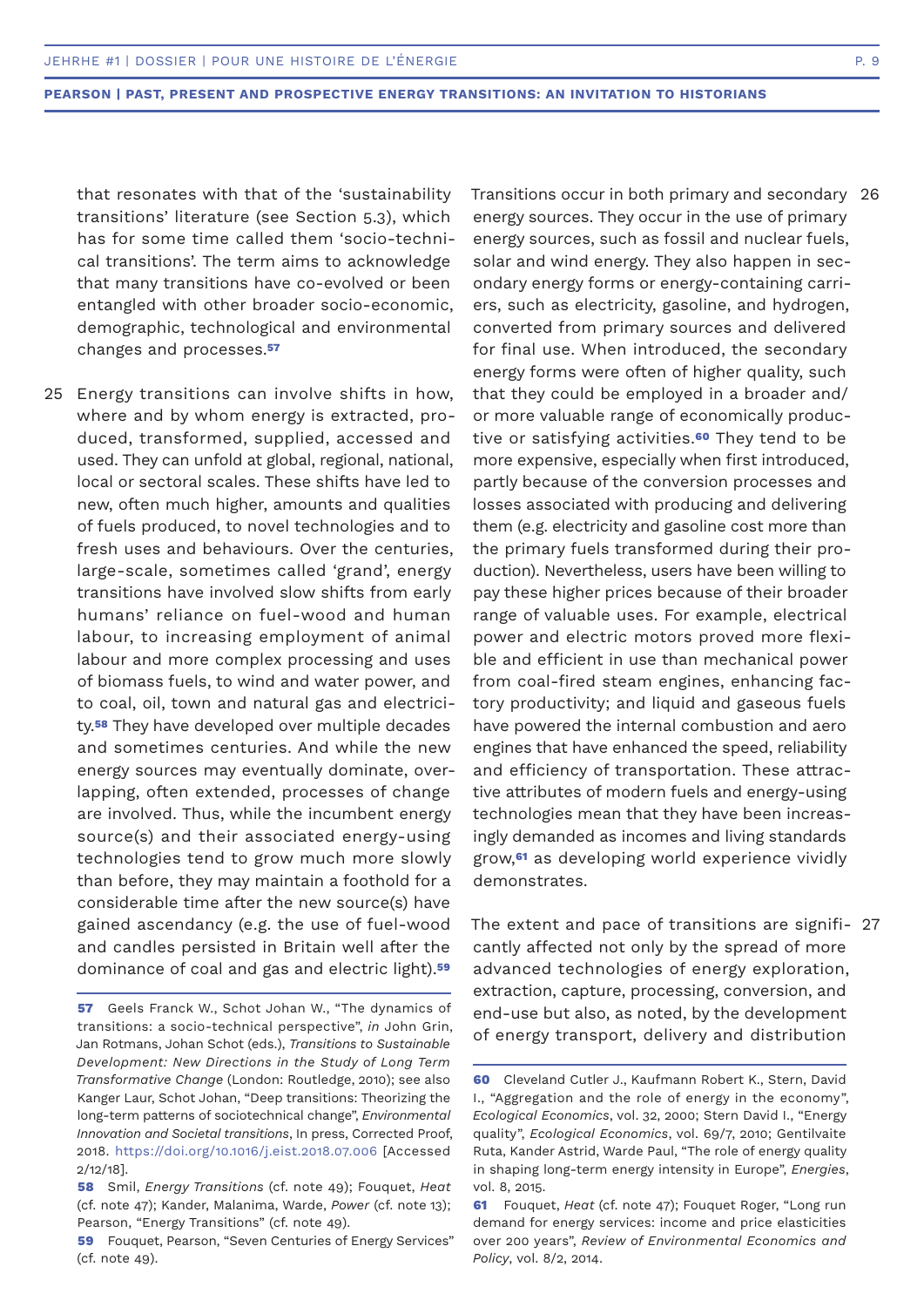infrastructures (the historian Christopher Jones argues, for example, that developments in energy transmission in mid-Atlantic USA from 1830-1920 were as important as changes in the source of energy).**62** These infrastructures include land, water and air transport systems, as well as pipeline or wire networks at local, national and international scales, and - increasingly – communication and information technology networks. Behind these changes in 'hard' energy technologies and infrastructures, as indicated, lie changes in 'softer' social, cultural and political institutions, structures and behaviours, including those of industries, markets, prices and consumers and their governance and regulatory systems and interest-groups, and the social capital of knowledges and skills.

28 Transitions have involved much larger flows of energy services, such as thermal comfort, mobility and illumination.**63** It has been argued that the thirst for such services can be a key stimulus of transitions.**64** Moreover, the implicit costs of these services have fallen strikingly over the past two centuries, especially the cost of light, which in Britain declined nearly three thousand-fold between 1800 and 2000, as fuels changed and mostly because the efficiency with which lighting devices converted fuel inputs into light rose.**<sup>65</sup>** The demand for fuels and end-use technologies can grow rapidly but at changing and eventually declining rates when incomes and living standards rise and energy service costs fall.**66** The rates at which such demand has grown or might grow under such stimuli and be contained, or not, by saturation effects, improved efficiencies, or behavioural changes are of concern to economists and energy policy-makers, as is the financing of transitions.

As indicated, there are many kinds of transition, 29 from the grand to the not-so-grand, and from those that might myopically be viewed 'purely' as energy transitions, to those intimately bound up with non-energy transitions and/or with much more comprehensive and usually longer-term transitions. And transitions have and might unfold, slowly or more rapidly, smoothly or discontinuously, in steady or more turbulent situations, facilitated or constrained by wider social, economic, demographic, environmental or (geo) political factors. The complexity of transitions and transition processes and their interactions in different or changing temporal and spatial contexts partly explains why energy transitions are challenging to define, identify, analyse and generalise from. Historians are well-placed to offer key insights into these challenges and how to approach them, not least because they are "experts at comprehending the establishment of trends and changes in them"**67** and because they "spend much of their energy grappling with the question of why responses to similar situations differ between time and place".**<sup>68</sup>**

This section has briefly explored the nature, vari-30 ety and complexities of energy transitions, indicated some of the epistemological and practical issues involved in defining, identifying and analysing them; and it has suggested areas where historians could make valuable, much-needed contributions. The next section addresses the growing policy attention given to energy transitions and to whether and how they might be guided.

# **THE GROWING POLICY EMPHASIS ON ENERGY TRANSITIONS**

This section briefly examines the growing policy emphasis on energy transitions, particularly low-carbon transitions. Why focus on this transition? Because, while many governments wrestle with the 'energy policy trilemma', as the centre of gravity moves between three policy objectives 31

**<sup>62</sup>** Jones Christopher F., *Routes of Power* (cf. note 14).

**<sup>63</sup>** Fouquet, *Heat* (cf. note 47).

**<sup>64</sup>** Grubler Arnulf, "Energy transitions research: Insights and cautionary tales", *Energy Policy*, vol. 50, 2012.

**<sup>65</sup>** Fouquet, Pearson, "Seven Centuries of Energy Services" (cf. note 49).

**<sup>66</sup>** Fouquet, "Long run demand for energy services" (cf. note 61); Grubler Arnulf, "Energy transitions", *The Encyclopedia of Earth*, 2008, http://www.eoearth.org/view/ article/152561/. [Accessed 29/09/17].

**<sup>67</sup>** Hirsh, Jones, "History's contributions to energy research and policy" (cf. note 3), 106.

**<sup>68</sup>** Daunton, "Rationality and institutions: reflections on Douglass North" (cf. note 31), 148.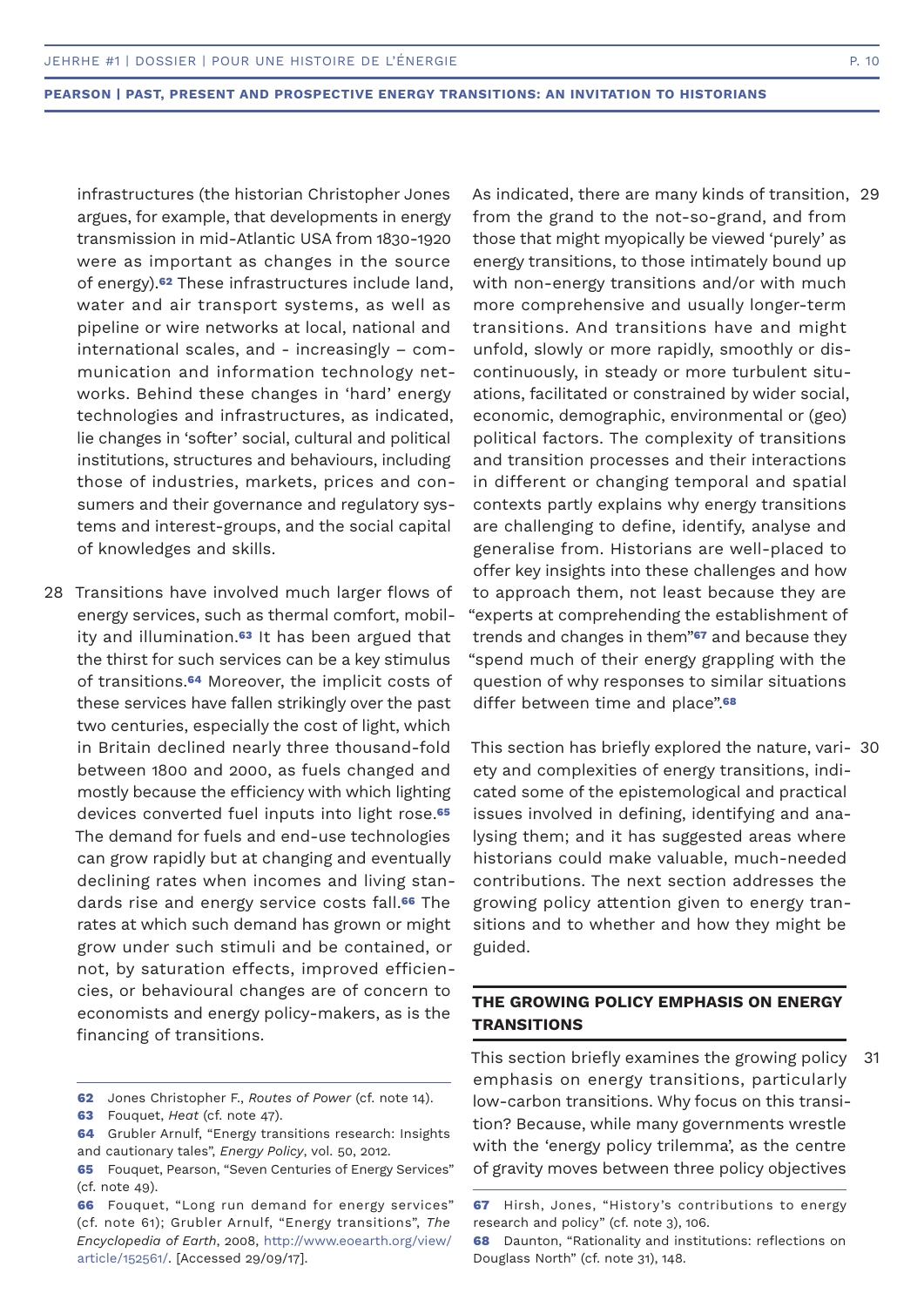(energy security; affordability and international competitiveness; and environmental quality), climate change and the low-carbon transition involve one of the most significant policy challenges of this century, not least because of the potential implications of climate change for future generations.**69** The section begins by discussing the various harmful impacts associated with energy transitions. It then moves to a more detailed consideration of the recent development of policies that focus on the low-carbon transition.

- 32 In contrast with their beneficial effects, changing mixes of energy resources associated with energy transitions and growing energy use can result in harmful impacts, with consequences for environmental quality, health and welfare that can be especially damaging for poorer and less resilient people and nations. The varied chemical properties of fossil, renewable and nuclear fuels and their differing forms, scales and places of extraction, capture, conversion and use create new temporal and spatial patterns of short- or long-term impacts on air, land and water.**70** Current policy responses to these impacts include attempts to govern, guide and manage transitions and their pathways to a different and much greater extent than in most earlier energy transitions.**<sup>71</sup>**
- 33 From the late 1980s, along with continuing debate about petroleum resource depletion, the volatile geopolitics of oil and gas, and ideas of sustainable development, there has been a sharpening policy priority given to the widely perceived societal threat of damage from climate change exacerbated by the enhanced greenhouse effect

from human-induced greenhouse gas emissions from fossil fuels.**72** Thus, government policy on transitions in many countries now embraces transitions towards low-carbon fuels and technologies, to cut greenhouse gas emissions. This agenda involves branching to pathways away from long-established, highly-valued and energy-dense fossil fuels, their technologies, institutions and practices, towards less energy- and power-dense and, in some cases variable, forms of renewable energy, and nuclear energy, which bring their own often different side-effects and policy trade-offs.**<sup>73</sup>**

In most previous transitions, however, individual 34 energy producers and consumers could gain or capture significant private financial or non-financial rewards from choosing to develop or adopt new energy sources and carriers. In contrast, until very recently such private benefits have been less immediately evident for most low-carbon fuels, except in niche applications, although this is diminishing as the costs of photovoltaics and wind fall. This gap between the private and societal climate-related benefits and costs of a low-carbon transition poses a challenge for public policy significantly different from previous, largely endogenous transitions.**<sup>74</sup>** Moreover, in economists' language, the moderation of climate-related damage and the externalities that exacerbate it is a global 'public good', i.e. it is 'non-rival' (one nation's benefit from avoided emissions does not reduce the benefit available to other nations) and 'non-excludable' (because over time greenhouse gas emissions tend to spread evenly through the atmosphere, nations cannot be excluded from the benefits of avoided damage, even if they have not contributed to this avoidance – a chance to 'free ride'). These properties mean that, although all countries have some (though diverse), incentives to limit greenhouse gas emissions, the development of successful worldwide strategies has required new and much-contested forms of global governance and international agreement.

**<sup>69</sup>** IPCC, *Climate Change 2014: Synthesis Report* (cf. note 2). **70** National Research Council, *Hidden Costs of Energy: Unpriced Consequences of Energy Production and Use*  (Washington, DC: The National Academies Press, 2010); Epstein, Paul R. *et al*., "Full cost accounting for the life cycle of coal in 'Ecological Economics Reviews'", *Annals of the New York Academy of Sciences*, vol. 1219, 2011; IPCC, *Climate Change 2014: Synthesis Report* (cf. note 2).

**<sup>71</sup>** Pearson Peter J. G., Foxon Timothy J., "A low carbon industrial revolution? Insights & challenges from past technological and economic transformations", *Energy Policy*, vol. 50, 2012.

**<sup>72</sup>** IPCC, *Climate Change 2014: Synthesis Report* (cf. note 2).

**<sup>73</sup>** Smil, *Energy Transitions* (cf. note 49).

**<sup>74</sup>** Pearson, Foxon, "A low carbon industrial revolution?" (cf. note 71).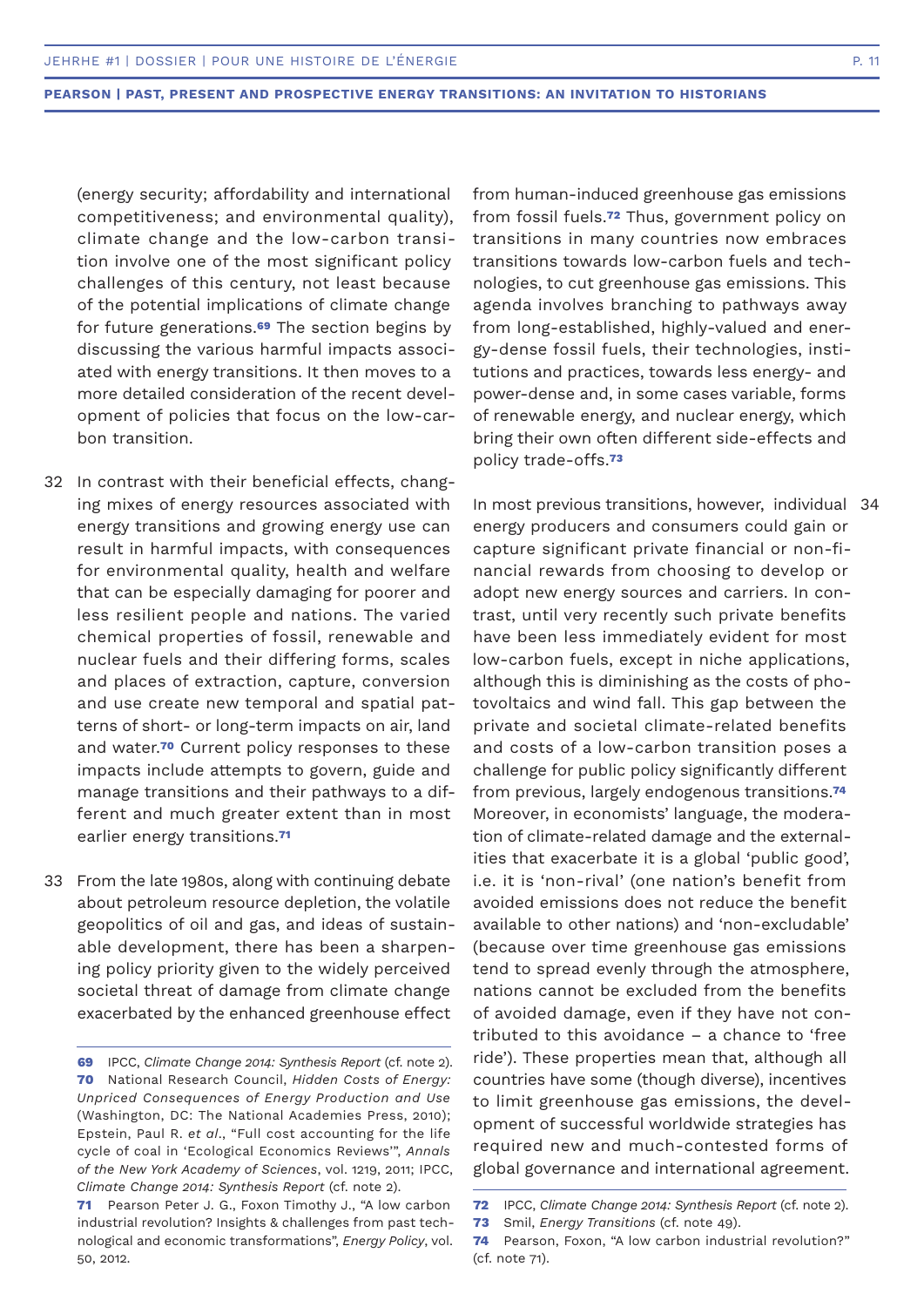- 35 Despite the progress made in the 2015 Paris climate change agreement,**75** it continues to prove challenging to construct and implement (illustrated by President Trump's abrupt 2017 announcement of his intent to withdraw the USA from the agreement and his subsequent reversal of much of US domestic federal energy and climate policy). The historical dominance of greenhouse gas emissions from industrialised countries and the now rapidly growing emissions from China, India, Indonesia and several other large, highly-populated countries in the developing world, have raised issues of global and intergenerational equity, justice and compensation. They also pose dilemmas for the many countries that wish to provide modern energy and rising living standards to fast-growing populations, yet are troubled by the costs of restraining fossil fuel exploitation and use.
- 36 This section has outlined some of the harmful effects associated with growing energy use and the changing energy mixes associated with energy transitions. It has focused on the rising but diverse worldwide policy emphasis on one problem, climate change (although other environmental impacts, such as the health and ecological damage associated with other forms of local and regional air and water pollution, are also of grave concern). The long, complex dynamics of the greenhouse effect and climate change, the centuries-long, path-dependent, persistent use of fossil fuels, issues of equity and justice, and the difficulties of national and global governance and our capacity to govern, underlie many of the challenges involved. These attributes of climate change and governance indicate numerous aspects where historical knowledge might enhance our understanding of energy transitions, and of our capacities and potential to address them. The next section explores three such aspects.

# **THREE AREAS IN WHICH HISTORICAL ANALYSIS IS PARTICULARLY VALUABLE**

This section explores three aspects of the study of energy transitions that can be further enriched by historical analysis: the duration and speed of transitions; path dependence, lock-in and the roles of incumbents; and sustainability transitions and innovation theory approaches. 37

# **The duration and speed of past and prospective transitions**

A significant element of recent energy tran-38 sition debates concerns how long transitions have taken, might take and especially, given the perceived urgency of low-carbon transitions, whether and how the pace of change might be accelerated.**76** Historical evidence and analysis are directly relevant here, as are searching analyses of whether, how far and in what ways prior experience can help to think about and in practice influence energy and climate futures.

A recent set of exchanges initiated by Sovacool**<sup>77</sup>** 39 in the journal *Energy Research and Social Science* is a good example of such a debate. Sovacool asked whether the 'mainstream' view of energy transitions as long drawn-out, taking decades or centuries to unfold**78** remained persuasive or whether evidence that some transitions had been accomplished more quickly might be more relevant for modern, purposive transitions.**79** The debate turned on several issues: on issues of scale and comparability, including

**<sup>75</sup>** UNFCCC (United Nations Framework Convention on Climate Change), *Adoption of the Paris Agreement*, FCCC/ CP/2015/L.9/Rev.1. (Paris: UNFCCC, 2015), http://unfccc. int/resource/docs/2015/cop21/eng/l09r01.pdf [Accessed 8/10/17].

**<sup>76</sup>** Grubler Arnulf, Wilson Charlie, Nemet Gregory, "Apples, oranges, and consistent comparisons of the temporal dynamics of energy transitions", *Energy Research and Social Science*, vol. 22, 2016.

**<sup>77</sup>** Sovacool Benjamin K., Geels Franck W., "Further reflections on the temporality of energy transitions: A response to critics", *Energy Research & Social Science*, vol. 22, 2016.

**<sup>78</sup>** Grubler, Wilson, Nemet, "Apples, oranges, and consistent comparisons" (cf. note 76); Smil Vaclav, "Examining Energy Transitions: A Dozen Insights based on Performance", *Energy Research and Social Science*, vol. 22, 2016.

**<sup>79</sup>** Bromley Peter S, "Extraordinary interventions: Toward a framework for rapid transition and deep emission reductions in the energy space", *Energy Research and Social Science*, vol. 22, 2016; Kern Florian, Rogge Karoline, "The pace of governed energy transitions: agency, international dynamics and the global Paris agreement accelerating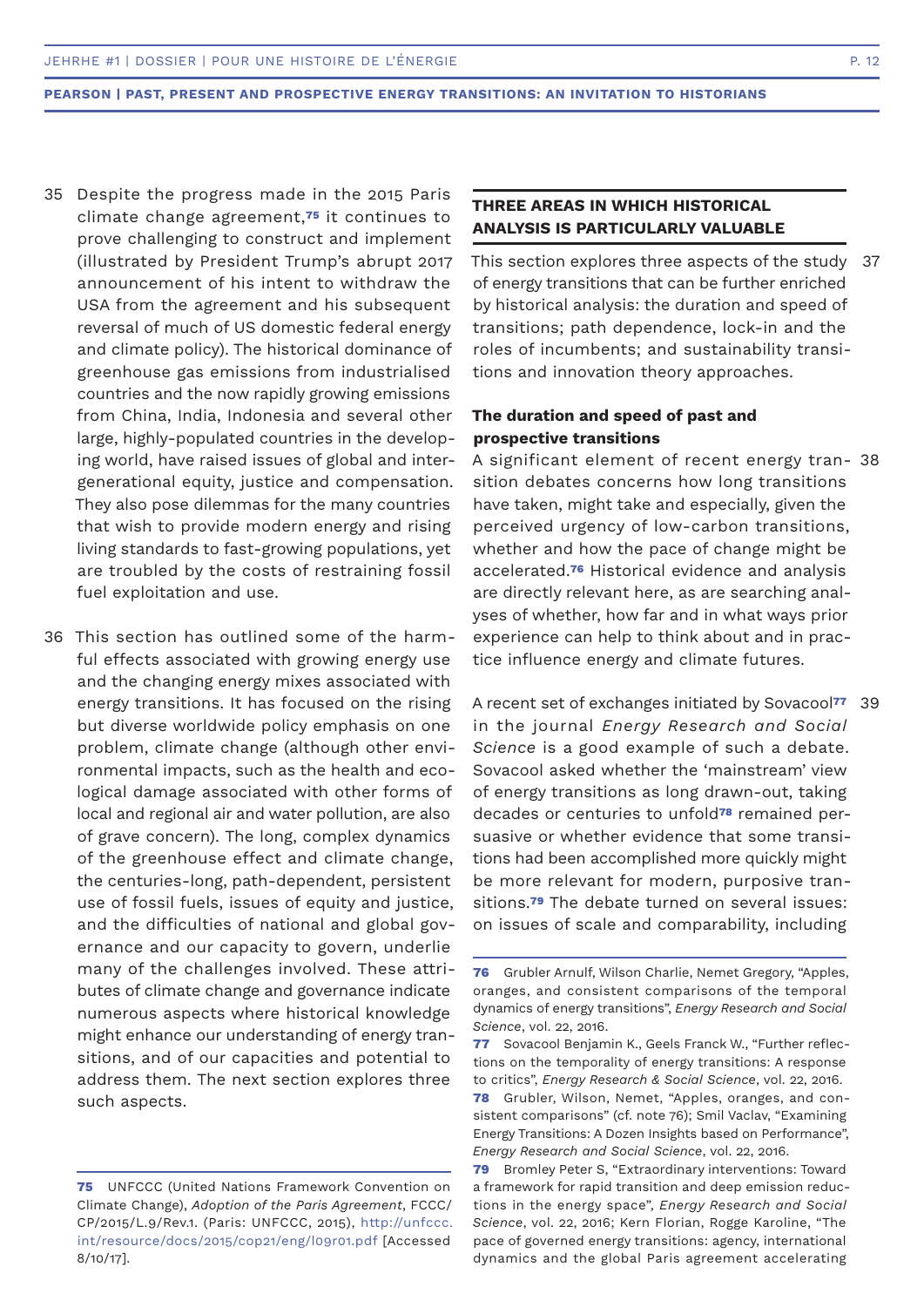differences between 'grand' global or country level transitions, such as transitions from biomass to coal, and transitions at end-use or sectoral scale, such as for lighting or transport; on measurement issues such as the delineation of the temporal or spatial phases and boundaries of a transition, including start- and end-points and formative phases;**80** on issues of temporal dynamics, such as whether the processes involved in transitions necessarily constrain attainable rates of change or have changed and become more open to influence in a more globalised world; on the changing agency of actors and policy instruments; on differences between analytical approaches and their foci; and on different ontological assumptions about the relationships between markets and the state.

- 40 Underlying much of this debate lie the problems of comparability, of knowing and agreeing what kinds of transitions are being compared and whether they are commensurate, of the choice of periods for comparison, and of what the differences between past and present contexts enable us to conclude. These are all areas in which historical understanding and methods can help to tighten the focus and quality of analysis.
- 41 Sovacool and Geels<sup>81</sup> suggest that Grubler and Smil see transitions as slow because of techno-economic rationales, including the time taken to construct large infrastructures, for innovative technologies to benefit from learning and scale economies, and because of reluctance to abandon sunk investments early. In contrast, they suggest that Kern and Rogge and Bromley see low-carbon transitions being potentially faster because political will and a sense of urgency, supported by wider publics and changed cultural discourses, may yield policies that change market and selection environments (such as financial incentives) and even phase out technologies

early (as with Germany's nuclear power plants): "So, the core of their argument is that politics may trump economics…".**82** And Sovacool and Geels go on to advance the contestable view that, "We endow the fossil fuel regime with perhaps more agency than it actually has or need have",**83** an issue discussed further below.

A recent study illustrates how historical knowl-42 edge has been used to assess the plausibility of the duration and speed of technology adoption in future low-carbon scenarios. Thus McDowall**<sup>84</sup>** found that studies of future hydrogen fuel cell vehicle uptake have tended to be relatively optimistic about their possible rates of adoption compared with analogous historical situations in which alternative fuel motor vehicles have diffused. Moreover, although rapid transitions to alternative fuel vehicles have occurred historically, this was often in unusual conditions, such as Brazil's transition from 1975 to vehicles fuelled by ethanol produced from domestic sugarcane.

This transition was led by the Brazilian military 43 government's development of a vigorous import substitution policy in response to four convergent stimuli: surging imported oil prices from the 1973-74 oil shock, restrictive European trade preferences on sugar imports, including those from Brazil; US substitution of corn syrup for imported Brazilian sugar, and the collapse in world sugar prices. While the specific circumstances of this transition might be thought to make it problematic to draw insights from it, Meyer *et al*.**85** claim that the key 'lesson' from the Brazilian experience is the importance of a consistent long-term policy framework, although they also suggest the decades-long continuity in policy made the innovation policy of Brazilian alcohol unique.

decarbonisation processes?", *Energy Research and Social Science*, vol. 22, 2016.

**<sup>80</sup>** Bento Nuno, Wilson Charlie, "Measuring the duration of formative phases for energy technologies", *Environmental Innovation & Societal Transitions*, vol. 21, 2016.

**<sup>81</sup>** Sovacool, Geels, "Further reflections on the temporality of energy transitions" (cf. note 77).

**<sup>82</sup>** *Ibid*., 233.

**<sup>83</sup>** *Ibid*., 236.

**<sup>84</sup>** McDowall Will, "Are scenarios of hydrogen vehicle adoption optimistic? A comparison with historical analogies", *Environmental Innovation & Societal Transitions*, vol. 20, 2016.

**<sup>85</sup>** Meyer Dustin et al., "Brazilian ethanol: Unpacking a success story of energy technology innovation", Ch. 20 *in* Arnulf Grubler, Charlie Wilson (eds.), *Energy Technology Innovation* (Cambridge: Cambridge University Press, 2014).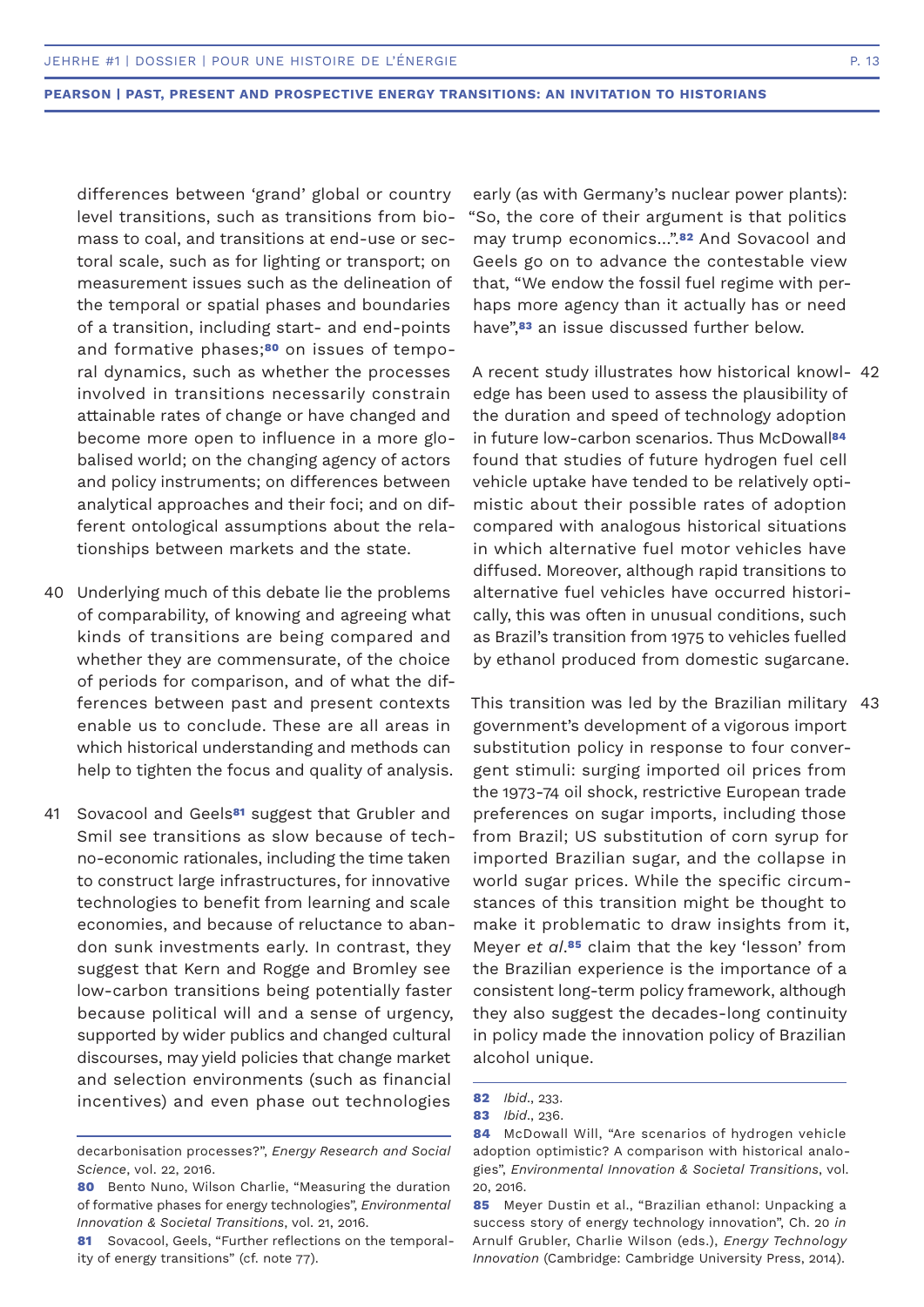- Clearly there is a risk that those of us engaged in 44 energy transition research select specific, sometimes inappropriate or perhaps unique, historical energy transition experiences from which to draw insights for current or future transitions, without being aware of the limitations of such inferences. Comparative studies by historians of unusually fast and unusually slow past transitions, and advice on the methods and pitfalls of selecting and interpreting such evidence, could be particularly helpful for transition researchers.
- A study by Tim Foxon and the author,**86** which 45 critically examined claims that a low-carbon transition might amount to another industrial revolution, suggested that caution is needed before assuming that past experiences of high-carbon transitions based on fossil fuels can provide simple analogues for today's new low-carbon transitions, or that insights drawn from them are necessarily and simply transferable to them. The study also suggested that climate change policy may have more in common with late 19<sup>th</sup> C. policy developments for the public good, than with more narrowly framed technological challenges viewed mainly in the context of private markets. For example, developments during that period in the UK in clean water supply, public sanitation and sewerage infrastructure (e.g. Bazalgette's London sewerage system)**87** and in other aspects of public health, produced big gains both for society and private actors, as in many other countries.**88** These developments were partly inspired by the work of Edwin Chadwick and others, who had exposed the inequalities and market failures of capitalist industrial and urban development, including pollution, congestion and disease, and/or campaigned for actions to address them.**<sup>89</sup>**

This sub-section has considered the speed and 46duration of transitions and illustrated some challenges of selecting and drawing from historical experience. Historians might engage with and share critical contributions that help non-historians in three areas: to appreciate how we might better understand the relationship between the pace and duration of past and prospective transitions; why a rapid low-carbon transition in today's world might present similar or different challenges and opportunities from those of past high-carbon transitions; and to assess whether and in what ways low-carbon transitions may be commensurate or incommensurate with historical experiences.

# **Path dependence, lock-in and the strategies, responses and destabilisation of incumbent actors**

This section explores the influence of processes 47 of path dependence and lock-in. It begins by outlining path dependence and lock-in and their influence on energy transitions. It then explores how incumbents can influence energy transitions, considers the roles incumbents can play in delaying and sometimes in advancing a transition, and the importance of destabilising them to reduce their capacity to impede desired transitions.**<sup>90</sup>**

As Foxon**91** and Fouquet**92** discuss, energy system 48 evolution can be path dependent, in that a system's present and future trajectories are influenced by the sequence of events that led to its

**<sup>86</sup>** Pearson, Foxon, "A low carbon industrial revolution?" (cf. note 71).

**<sup>87</sup>** Bazalgette Joseph W., *On the Main Drainage of London: And the Interception of the Sewage from the River Thames*  (London: William Clowes and Sons, 1865).

**<sup>88</sup>** Gordon Robert J., "Does the 'new economy' measure up to the great inventions of the past?" *National Bureau of Economic Research Working Paper 7833* (Cambridge, Mass.: 2000) http://www.nber.org/papers/w7833 [Accessed 19/6/18]. **89** Mokyr, *Enlightened* (cf. note 50).

**<sup>90</sup>** See also: Pearson "Energy Transitions" (cf. note 49); Pearson Peter J. G., "Path dependence & path creation: roles for incumbents in the low carbon transition?", *British Institute of Energy Economics Conference: Innovation and Disruption: the energy sector in transition* (St John's College, Oxford, 21 September, 2016).

**<sup>91</sup>** Foxon Timothy J., "Technological lock-in and the role of innovation", *in* Gilles Atkinson, Simon Dietz, Eric Neumayer (eds.), *Handbook of Sustainable Development*, Ch. 9 (Cheltenham: Edward Elgar, 2007); Foxon Timothy J., "A co-evolutionary framework for analysing transition pathways to a sustainable low carbon economy", *Ecological Economics*, vol. 70, 2011.

**<sup>92</sup>** Fouquet Roger, "Path dependence in energy systems and economic development", *Nature Energy*, vol. 1, 2016.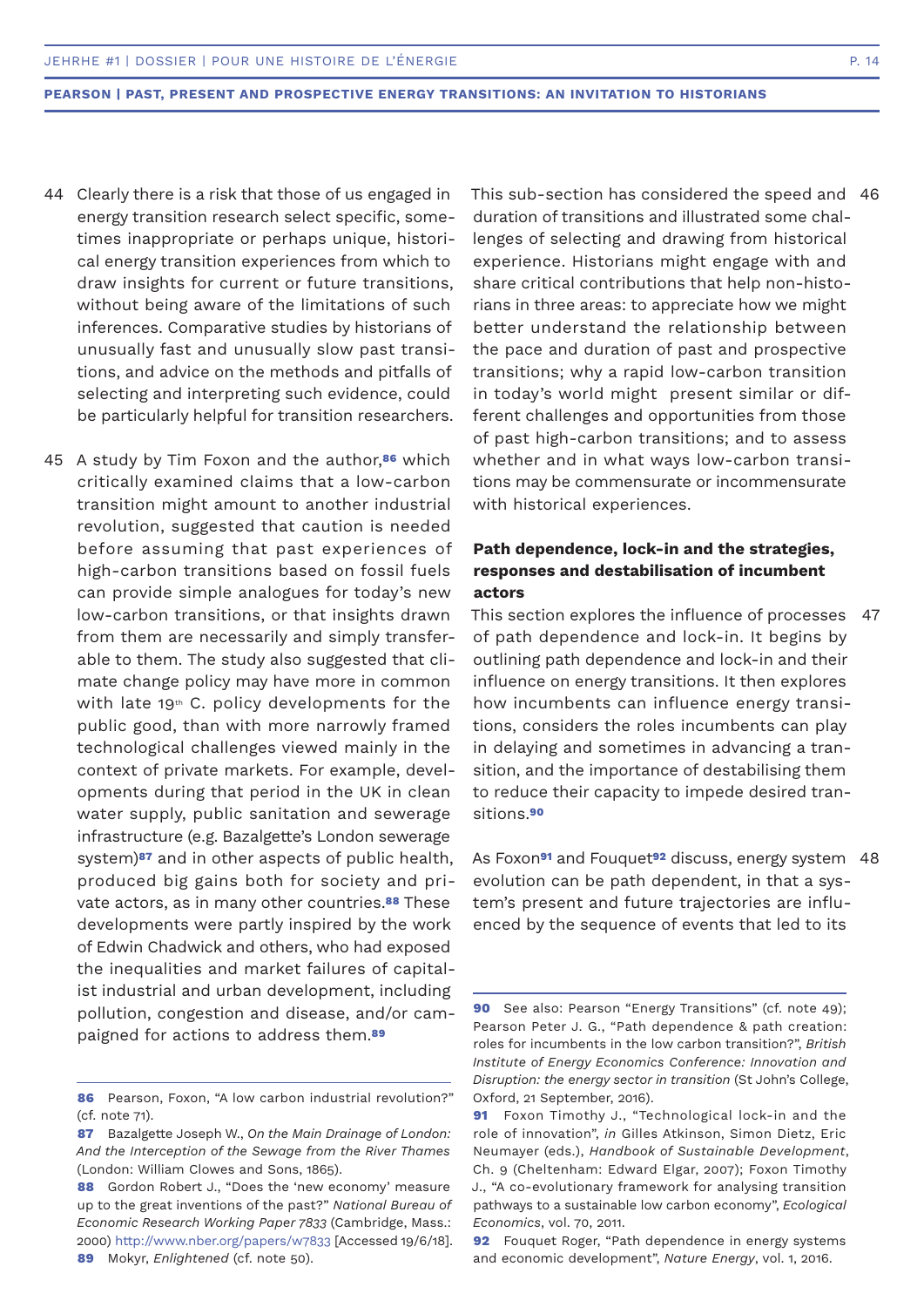present state.**93** A system's state may become locked in because of past experiences, even though the conditions conducive to that lock-in are no longer relevant. Arthur**94** showed that four kinds of increasing returns may result in technological 'lock-in' (Klitkou *et al*.,**95** proposed five more lock-in mechanisms). Consequently, the incumbent technology or industry accumulates socio-technical advantages, including falling costs, impeding adoption of a potentially superior alternative. North**96** proposed that institutions (i.e. social rule systems) also experience forms of increasing returns. And Pierson**97** argued that such returns may prevail in institutions like market or regulatory frameworks, sometimes enabling incumbents to exercise undue influence.

49 Studies have shown both the negative and the positive aspects of path dependency. Arapostathis *et al.***98** and Pearson and Arapostathis,**99** for example, show the advantages – how the late 1960s development of the UK's natural gas system benefited from the earlier construction of a 'backbone' distribution pipeline system for liquified natural gas - and

**95** Klitkou Antje *et al*., "The role of lock-in mechanisms in transition processes: The case of energy for road transport", *Environmental Innovation & Societal Transitions*, vol.16, 2015. **96** North Douglass C., *Institutions, Institutional Change and Economic Performance* (Cambridge: Cambridge University Press, 1990).

the disadvantages - how previous developments reduced the UK gas industry to a state of uncompetitive 'incoherence' before the Second World War, inhibiting its development.

It has been shown how co-evolutionary pro-50 cesses and positive feedbacks led to the lock-in of current high-carbon energy systems, so-called 'carbon lock-in',**100** raising systemic barriers to investment in low-carbon technology systems. Some carbon actors have lobbied to dispute climate science and/or to resist institutional and policy changes that favour low-carbon technologies. They include some fossil fuel producers and the established large German electricity utilities that lobbied in the 1990s for the repeal of renewable energy feed-in regulations and tariffs.

While co-evolutionary thinking highlights the difficulty of leaving an energy system pathway widely supported by powerful actors, if increasing returns to the adoption of alternatives can be enabled, this might lead to virtuous cycles of change. Garud and Karnøe**<sup>101</sup>** argued for 'path-creation', whereby incumbent entrepreneurs may choose to branch away from structures and technologies they have developed. Historical studies have also suggested that lock-in can be avoided through forming diverse alternative technological options and ensuring promising options benefit from increasing returns and learning, to challenge dominant technologies.**<sup>102</sup>** 51

The 'sailing ship' effect (SSE) or the 'last gasp 52effect of obsolescent technologies' (LGE) arises where competition from new technologies and

**<sup>93</sup>** David Paul A., "Path dependence, its critics and the quest for 'historical economics'", *in* Pierre Garrouste, Stavros Ioannides (eds.), *Evolution and Path Dependence in Economic Ideas: Past and Present* (Cheltenham: Edward Elgar, 2001).

**<sup>94</sup>** Arthur W. Brian, *Increasing Returns and Path Dependence in the Economy* (Ann Arbor: University of Michigan Press, 1994).

**<sup>97</sup>** Pierson Paul, "Increasing returns, path dependence, and the study of politics", *American Political Science Review*, vol.94/2, 2000.

**<sup>98</sup>** Arapostathis Stathis, Pearson Peter J. G., Foxon Timothy J., "UK natural gas system integration in the making, 1960–2010: Complexity, transitional uncertainties & uncertain transitions", *Environmental Innovation and Societal Transitions*, vol. 11, 2014.

**<sup>99</sup>** Pearson Peter J. G., Arapostathis Stathis, "Two centuries of innovation, transformation and transition in the UK gas industry: Where next?", *Proceedings of the Institution of Mechanical Engineers*, *Part A: Journal of Power and Energy*, vol. 231/6, 2017.

**<sup>100</sup>** e.g. Unruh Gregory C., "Understanding carbon lock-in", *Energy Policy*, vol. 28, 2000; Unruh Gregory C., "Escaping carbon lock-in", *Energy Policy*, vol. 30, 2002; Unruh Gregory C., Carrillo-Hermosilla Javier, "Globalizing carbon lock-in", *Energy Policy*, vol. 34, 2006.

**<sup>101</sup>** Garud Raghu, Karnøe Peter, "Path creation as a process of mindful deviation", *in* Raghu Garud, Peter Karnøe (eds.), *Path Dependence and Creation* (London: Lawrence Erlbaum, 2001).

**<sup>102</sup>** Arapostathis, Pearson, Foxon, "UK natural gas system integration" (cf. note 98); Pearson, Arapostathis, "Two centuries of innovation, transformation and transition" (cf. note 98).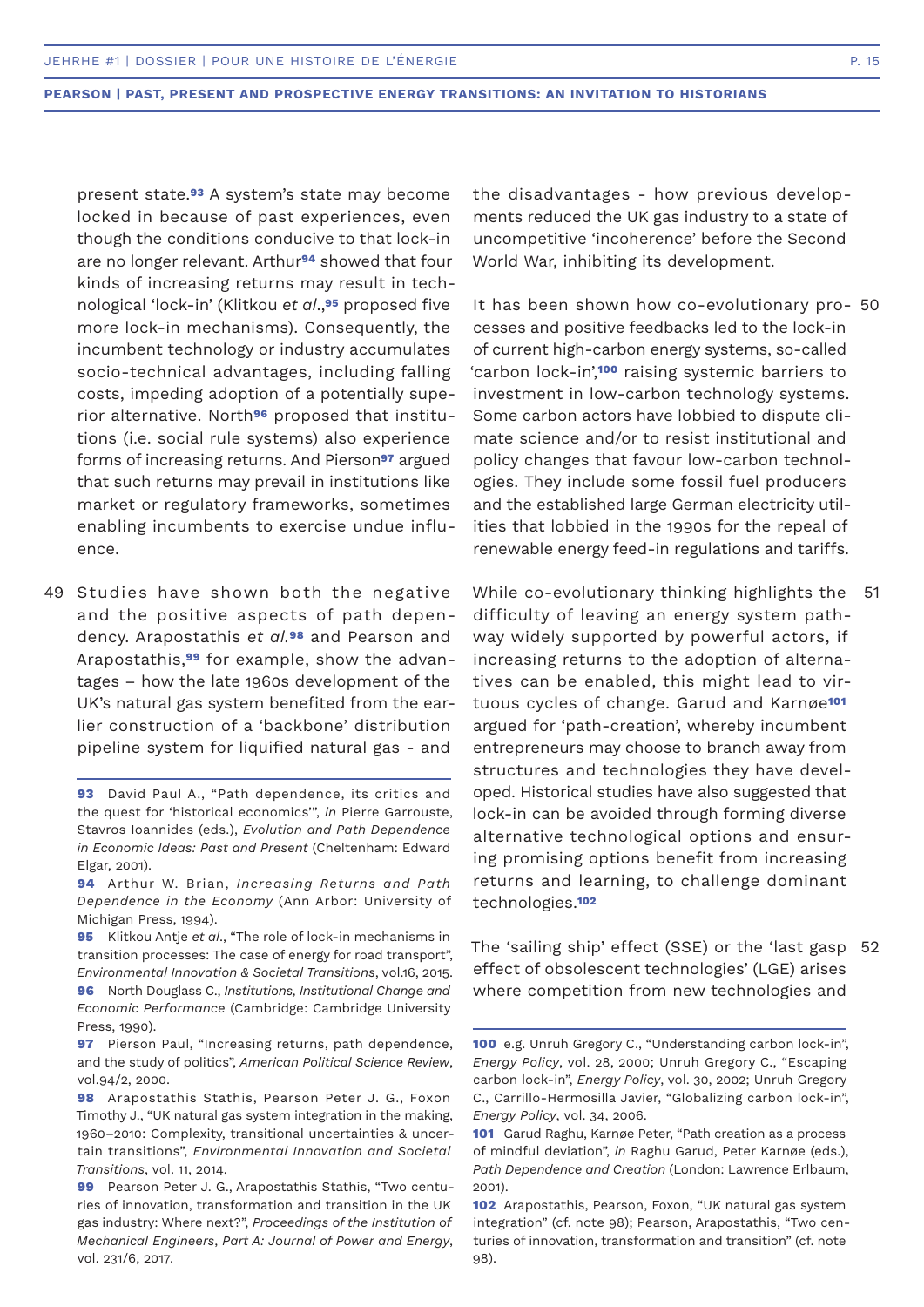firms provokes innovation and improvements in incumbent firms and their associated technologies. There is now a substantial, diverse literature on the SSE/LGE, much of it with a management or innovation slant. There has been some debate about whether all cited instances of the SSE bear closer scrutiny,**103** including that of the sailing ship itself.**104** Nevertheless, recent evidence suggests that the idea that some firms react positively when the ascendancy of their technologies is threatened by competition from distinctive new technologies deserves further conceptual and historical investigation. Sick *et al*.**105** combined ideas about the SSE with the rationales of path dependence to show how such behaviour may be economically rational in the automotive industry. Similarly, Dijk *et al*.**106** argued that vehicle manufacturers have tended to avoid costly and risky radical technical innovation and disruption, partly by hybridisation, i.e. incorporating new technological developments into an existing technology: they describe this response as an SSE. And Furr and Snow**107** explored situations in which incumbent technologies might show a sudden performance leap.

53 The period after the Second World War merits further research into the many situations in which established technologies and their industries had to respond to the threat of significant technological and design innovations. Bergek

*et al*.**108** contest two explanations of the 'creative destruction'**109** of existing industries from discontinuous technological change. According to Schumpeter, creative destruction involves, "competition which commands a decisive cost or quality advantage and which strikes not at the margins of the profits and the outputs of the existing firms but at their foundations and their very lives".**110** Bergek *et al*. discuss how the two 'competence-based'**111** and *'*market-based'**<sup>112</sup>** explanations of creative destruction suggest that incumbents are challenged only by 'competence-destroying' or 'disruptive' innovations, that render the firms' knowledge base or business models obsolete. Incumbents are burdened with 'core rigidities' of organization and strategy and outdated technologies: innovations will be pioneered by new entrants, who take market shares from incumbents.**<sup>113</sup>**

The cases analysed by Bergek et al. in the auto-54motive and gas turbine industries suggest, however, that these analytical approaches tend to: overestimate new entrants' ability to disrupt established firms; and underestimate incumbents' capacities to grasp the potential of new technologies and integrate them with existing capabilities via processes of 'creative accumulation'. Creative accumulation requires firms to rapidly fine-tune and evolve existing

**<sup>103</sup>** Howells John, "The Response of Old Technology Incumbents to Technological Competition - Does the Sailing Ship Effect Exist?", *Journal of Management Studies*, vol. 39/7, 2002; but see Arapostathis Stathis *et al*., "Governing transitions: Cases and insights from two periods in the history of the UK gas industry", *Energy Policy*, vol. 52, 2013. **104** Mendonça Sandro, "The 'sailing ship effect': reassessing history as a source of insight on technical change", *Research Policy*, vol. 42, 2013.

**<sup>105</sup>** Sick Nathalie *et al*., "The legend about sailing ship effects - Is it true or false? The example of cleaner propulsion technologies diffusion in the automotive industry", *Journal of Cleaner Production*, vol. 137, 2016.

**<sup>106</sup>** Dijk Marc, Wells Peter, Kemp René, "Will the momentum of the electric car last? Testing an hypothesis on disruptive innovation", *Technological Forecasting & Social Change*, vol. 105, 2016.

**<sup>107</sup>** Furr Nathan R., Snow Daniel C., "Intergenerational hybrids: spillbacks, spillforwards, and adapting to technology discontinuities", *Organization Science*, vol. 26/2, 2014.

**<sup>108</sup>** Bergek Anna *et al*., "Technological discontinuities and the challenge for incumbent firms: Destruction, disruption or creative accumulation?", *Research Policy*, vol. 42/6–7, 2013.

**<sup>109</sup>** Schumpeter Joseph A., *Capitalism, Socialism and Democracy* (London: Routledge, 2010 [1942]), 72-75. See also: Reinert Hugo, Reinert Erik S., "Creative Destruction in Economics: Nietzsche, Sombart, Schumpeter", *in* Jürgen G. Backhaus, Wolfgang Drechsler (eds), *Friedrich Nietzsche (1844–1900), The European Heritage in Economics and the Social Sciences, vol. 3* (Boston, Mass.: Springer, 2006).

**<sup>110</sup>** Schumpeter, *Capitalism*, 74 (cf. note 109).

**<sup>111</sup>** Tushman Michael, Anderson Philip, "Technological discontinuities and organizational Environments", *Administrative Science Quarterly*, vol. 31, 1986.

**<sup>112</sup>** Christensen Clayton M., *The Innovator's Dilemma. The Revolutionary Book That Will Change the Way You Do Business* (New York: HarperCollins Publishers, 1997/2003).

**<sup>113</sup>** See also: Geels Frank, "Disruption and low-carbon system transformation: Progress and new challenges in socio-technical transitions research and the Multi-Level Perspective", *Energy Research & Social Science*, vol. 37, 2018.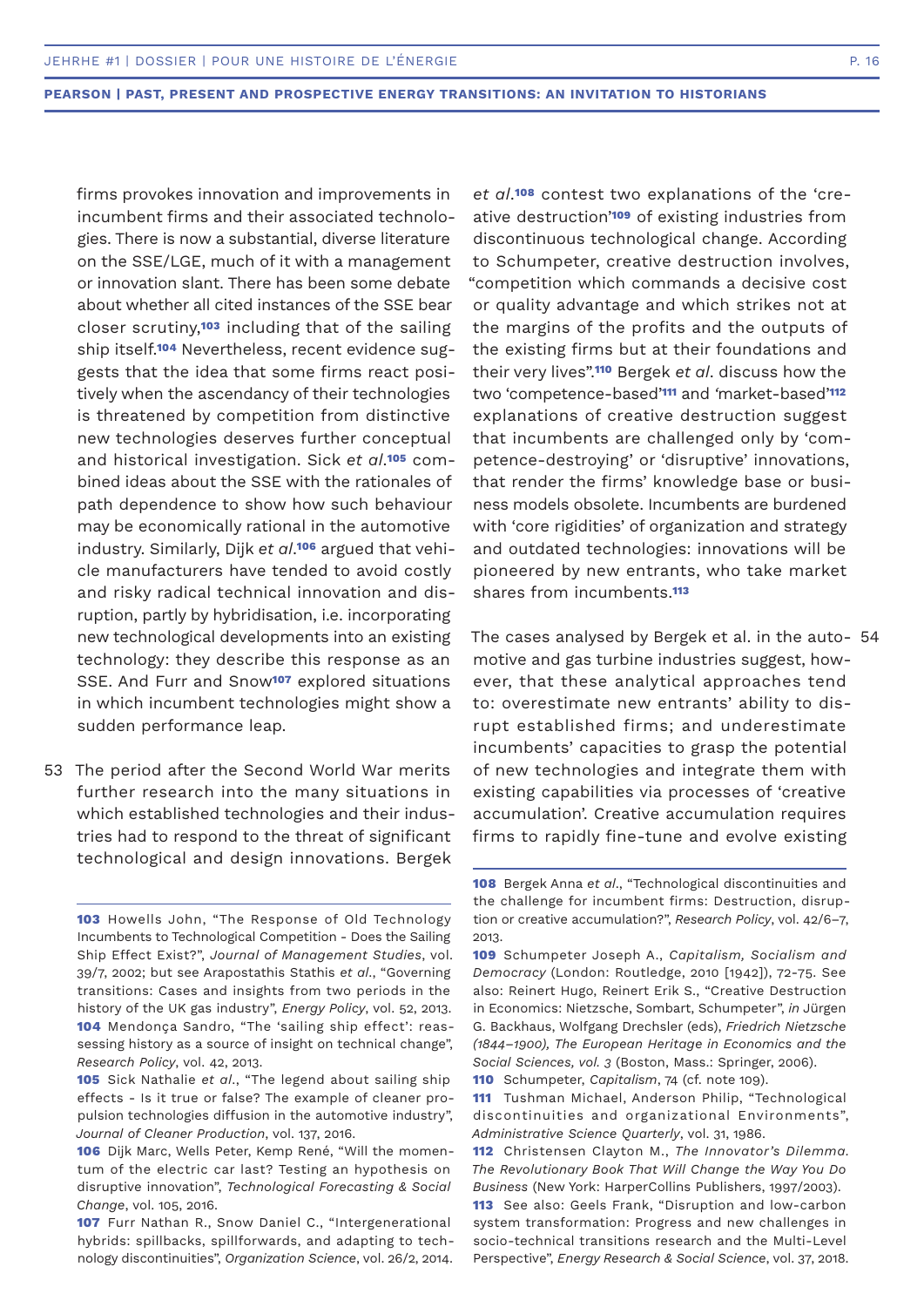technologies, acquire and develop new technologies and resources, and integrate novel and existing knowledge into superior products and solutions.**114** Bergek et al.'s findings help explain why some new energy technologies may find it harder to penetrate than might be anticipated. They also suggest, however, that some incumbents have or may develop the ability to embrace new technologies, particularly when hybridisation – as with hybrid powered motor vehicles - makes it possible to extend the life of established technologies.**<sup>115</sup>**

- 55 Thus, some incumbents may have the potential capacity to recognise both longer run opportunities and the writing on the wall of changing public attitudes and government policies towards climate change, and engage in processes of creative accumulation. Moreover, if policies seek to address climate change rapidly, this may require non-incremental, often time-consuming low-carbon developments and investments, at a pace and scale that new entrants may struggle with. In such circumstance, to rely solely on new entrants risks missing opportunities to build on and modify potentially responsive incumbents' accumulated technical and managerial capacities, infrastructures and learning.
- 56 Nevertheless, policy strategies aimed at stimulating innovation in and the penetration of low-carbon technologies also require policies that address path dependence and lock-in and reflect the importance in some circumstances of acting to 'destabilise' high-carbon incumbent firms, technologies and associated institutions. Thus, in their studies of the long, slow decline of the UK coal industry and the factors that destabilised it, Turnheim and Geels argue that, "…industries are committed to existing industry regimes, and are likely to resist major change in technical competencies, core beliefs and mission. (…) Weakening the cultural, political,

economic and technological dimensions of fossil-fuel related industries is just as important as stimulating green options".**116** Turnheim and Geels' analyses are rare examples of studies of how and why energy path dependence and lock-in collapsed. Given the power and persistence of fossil fuel incumbents and institutions, further studies by historians and others of such historical precursors would be particularly valuable in identifying and interpreting further precedents.**<sup>117</sup>**

# **Sustainability Transitions and innovation**

This section addresses an area of literature that 57reflects the widespread international interest in more sustainable energy futures,**118** and is one in which practitioners, mainly non-historians, have made extensive use of historical analyses (including Arapostathis *et al.*;**119** Geels;**<sup>120</sup>** Verbong and Geels;**121** Johnson *et al*.;**122** Martínez

**116** Turnheim Bruno, Geels Franck W., "Regime destabilisation as the flipside of energy transitions: Lessons from the history of the British coal industry (1913-1997)", *Energy Policy*, vol. 50, 2012, 47, 49; see also Turnheim Bruno, Geels Franck W., "The destabilisation of existing regimes: Confronting a multi-dimensional framework with a case study of the British coal industry (1913–1967)", *Research Policy*, vol. 42, 2013; Geels Franck W., "Regime Resistance against Low-Carbon Transitions: Introducing Politics and Power into the Multi-Level Perspective", *Theory, Culture & Society: explorations in critical social science*, vol. 31/5, 2014. **117** See also Kungl Gregor, Geels Frank W., "Sequence and alignment of external pressures in industry destabilisation: Understanding the downfall of incumbent utilities in the German energy transition (1998–2015)", *Environmental Innovation and Societal Transitions*, vol. 26, 2018; and for a recent critical review of approaches to incumbency, see Stirling Andy, "How Deep Is Incumbency? Introducing a 'Configuring Fields' Approach to the Distribution and Orientation of Power in Socio-Material Change", *SPRU Working Paper Series SWPS* 2018-23,http://www.sussex. ac.uk/spru/research/swps [Accessed 2/12/18].

**118** GEA, Global Energy Assessment (cf. note 1).

**122** Johnson Victoria C. A., Sherry-Brennan, Fionnguala, Pearson Peter J. G., "Alternative liquid fuels in the UK in the interwar period (1918–1938): Insights from a failed

**<sup>114</sup>** Pavitt Keith, "'Chips' and 'trajectories': how does the semiconductor influence the sources and directions of technical change?", *in* Roy MacLeod (ed.), *Technology and the Human Prospect* (London: Frances Pinter, 1986).

**<sup>115</sup>** See also: Furr, Snow, "Intergenerational hybrids" (cf. note 107).

**<sup>119</sup>** Arapostathis, "Governing transitions" (cf. note 103). **120** Geels Franck W., "Technological transitions as evolu-

tionary reconfiguration processes: a multi-level perspective and a case-study", *Research Policy*, vol. 31, 2002.

**<sup>121</sup>** Verbong Geert P. J., Geels Franck W., "The ongoing energy transition: lessons from a socio-technical, multilevel analysis of the Dutch electricity system (1960-2004)", *Energy Policy*, vol. 35/2, 2007.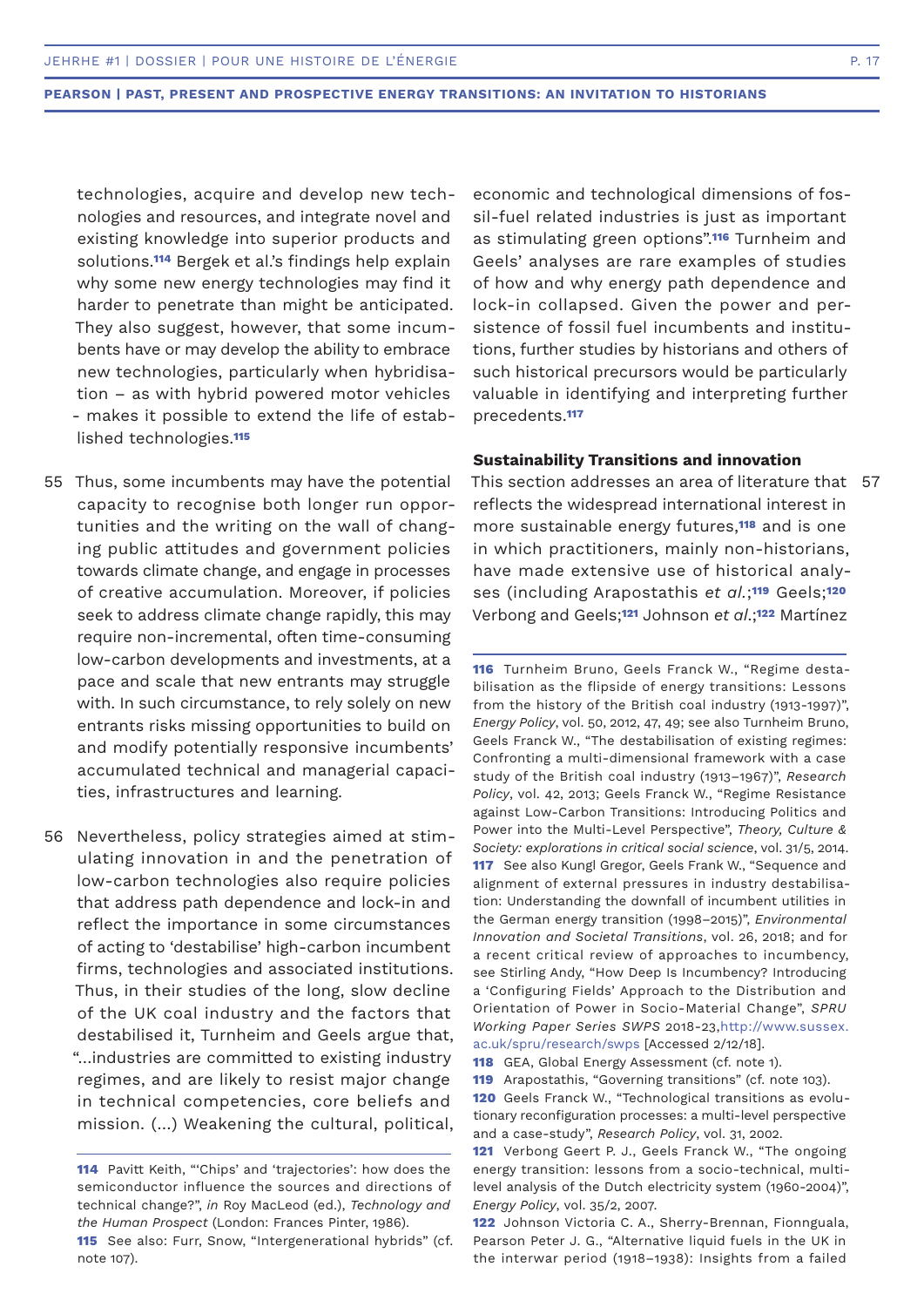Arranz**123**). According to the research agenda of the influential Sustainability Transitions Research Network, research in this area recognises that many environmental problems require deep structural changes in key areas of human activity and society, including energy systems. It asserts, as discussed in Section 5.2, that a key "challenge for sustainable development is the fact that existing systems tend to be very difficult to 'dislodge' because they are stabilized by various lock-in processes that lead to path dependent developments and 'entrapment'".**<sup>124</sup>** These mutually reinforcing processes that tend to perpetuate existing systems are identified as a 'socio-technical regime', a notion that brings ideas from evolutionary economics together with insights from the history and sociology of technology. It emphasises how scientific knowledge, engineering practices and processes are socially embedded.

58 The overarching aim of sustainability transitions research is to study societal transformations involving governance and guidance,**125** through which systems shift towards more sustainable modes of production, consumption and lifestyles, while recognising that such transitions are complex, long drawn-out processes.**126** Thus, sectors like energy are seen as socio-technical systems with interacting networks of actors (people, firms, etc.), broadly-defined institutions, material artefacts and knowledge. An energy transition is thus likely to involve a shift to a new

**123** Martínez-Arranz Alfonso, "Lessons from the past for sustainability transitions? A meta-analysis of socio-technical studies", *Global Environmental Change*, vol. 44, 2017. **124** STRN, "A mission statement and research agenda

for the Sustainability Transitions Research Network", 2010, http://transitionsnetwork.org/files/STRN\_research\_ agenda 20 August 2010... [Accessed 8/6/17].

regime in which multiple actors engage with new commodities and energy services, with changes in social practices, business models and organisations, and altered technological and institutional structures, with repercussions beyond energy.

Studies of prospective and historical energy 59 transitions and processes have often drawn on the multi-level perspective (MLP), an approach that grew out of works by Kemp, Rip and Schot.**<sup>127</sup>** The MLP combines concepts from evolutionary economics, science and technology studies, structuration theory and neo-institutional theory. It proposes that transitions can emerge out of dynamic non-linear interactions between three analytical levels, niches (the locus for radical innovations), socio-technical regimes (the locus of established practices and associated rules that stabilise existing systems) and an exogenous socio-technical landscape; transitions involve shifts from one regime to another.**128** Different interactions could then lead to various kinds of transition pathway, including pathways to future energy systems.**129** The MLP, although subject to a range of criticisms,**130** con-

energy transition", *Environmental Innovation and Societal Transitions*, vol. 20, 2016.

**<sup>125</sup>** Smith Adrian, Stirling Andy, Berkhout Frans, "The governance of sustainable socio-technical transitions" *Research Policy*, vol. 34, 2005.

**<sup>126</sup>** See also: Markard Jochen, Raven Rob, Truffer Bernhard, "Sustainability transitions: An emerging field of research and its prospects", *Research Policy*, vol. 41, 2012; Geels Franck W., Berkhout Frans, van Vuuren Detlef P., "Bridging analytical approaches for low-carbon transitions", *Nature Climate Change*, vol. 6/6, 2016.

**<sup>127</sup>** Kemp René, Rip Aarie, Schot Johan, "Constructing transition paths through the management of niches", *in* Raghu Garud, Peter Karnøe (eds.), *Path Dependence and Creation* (London: Lawrence Erlbaum, 2001); Rip Arie, Kemp René, "Technological change", *in* Steve Rayner, Elizabeth L. Malone (eds.), *Human Choice and Climate Change – Volume 2: Resources and Technology* (Columbus: Battelle Press, 1998).

**<sup>128</sup>** Geels, "Technological transitions as evolutionary reconfiguration processes" (cf. note 120).

**<sup>129</sup>** Geels Franck W., Schot Johan W., "Typology of sociotechnical transition pathways", *Research Policy*, vol. 36, 2007; Geels Franck W. *et al.*, "The enactment of socio-technical transition pathways: A reformulated typology and a comparative multi-level analysis of the German and UK low-carbon electricity transitions (1990–2014)", *Research Policy*, vol. 45/4, 2016.

**<sup>130</sup>** e.g. Smith, Stirling, Berkhout, "The governance of sustainable socio-technical transitions" (cf. note 125); responded to by Geels Franck W., "The multi-level perspective on sustainability transitions: Responses to seven criticisms", *Environmental Innovation and Societal Transitions*, vol. 1/1, 2011; see also Geels Franck W., "Regime Resistance against Low-Carbon Transitions: Introducing Politics and Power into the Multi-Level Perspective", *Theory, Culture & Society: explorations in critical social science*, vol. 31/5, 2014.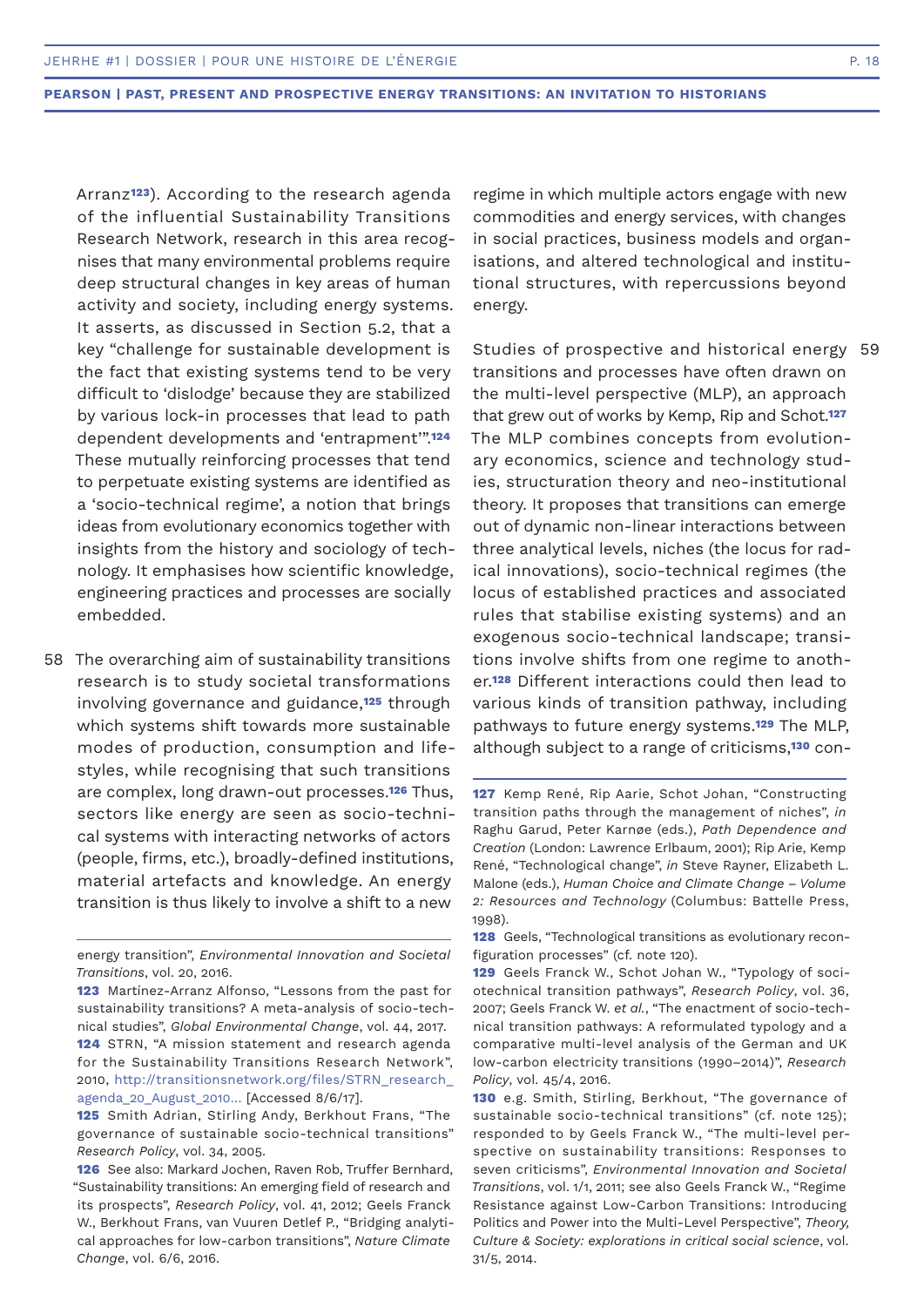tinues to be widely and usefully - although not always discriminately – applied and developed.

- 60 Concerns with how transitions might be accelerated led to ideas about procedures to guide transitions.**131** The guiding principles for 'transition management', including 'strategic niche management' were informed by thinking about existing sectors as complex, adaptive systems and viewing management as a reflexive, evolutionary governance process.**132** Transition management has been explored in practice in the Netherlands with mixed outcomes,**133** while the political and practical feasibility of trying to 'manage' national level transitions through such processes has rightly been challenged. Shove and Walker, for example, questioned whether societies necessarily have the ability to transform themselves, and argue that transition management approaches "can…obscure their own politics, smoothing over conflict and inequality; working with tacit assumptions of consensus and expecting far more than participatory processes can ever hope to deliver".**134** Similarly, Meadowcroft**135** argued that transforming energy systems "will prove to be a messy, conflictual, and highly disjointed process."
- 61 Indeed, key questions concern our capacity and ability to respond to the nature and scale of the

**134** Shove, Walker, "CAUTION! transitions ahead"(cf. note 55), 768; Shove Elisabeth, Walker Gordon, "Transition Management™ and the Politics of Shape Shifting", *Environment and Planning A*, vol. 40/4, 2008; Rotmans Jan, Kemp René, "Detour Ahead: A Response to Shove and Walker about the Perilous Road of Transition Management", *Environment and Planning A*, vol. 40/4, 2008.

threat of climate change, given the state of political institutions and economies, especially in the Western world - and after the economic fallout from the recent financial crisis. So, we need much better knowledge about: whether and in what respects climate change and low-carbon transitions form unprecedented challenges; how political, institutional and technical capacities to respond to apparently existential crises have or have not been developed in the past, and might be developed for the future; and whether history helps us to judge whether the responses to such challenges might be treated effectively in a piecemeal fashion, so that they become more manageable.

While much energy transition pathways research 62 has been qualitative, increasing efforts are being devoted to forward-looking quantitative approaches**136** and to bringing them together with qualitative analyses**137** or to developing a hybrid approach.**138** McDowall and Geels,**139** however, question whether transitions can be represented within a single encompassing framework and suggest instead the pursuit of plural, diverse approaches. Further interdisciplinary work, especially that of historians, might play a valuable role in such endeavours.

**136** Li Francis G. N., Trutnevyte Evelina, Strachan Neil, "A review of socio-technical energy transition (STET) models", *Technological Forecasting & Social Change*, vol. 100, 2015; Holtz Georg *et al*., *Prospects of modelling societal transitions: position paper of an emerging community, Environmental Innovation and Societal Transitions*, 17, 2015.

**137** Trutnevyte Evelina *et al*., "Linking a storyline with multiple models: a cross-scale study of the UK power system transition", *Technological Forecasting and Social Chang*, vol. 89, 2014; Turnheim Bruno *et al*., "Evaluating sustainability transitions pathways: bridging analytical approaches to address governance challenges", *Global Environmental Change*, vol. 35, 2015.

**138** McDowall Will, "Exploring possible transition pathways for hydrogen energy: A hybrid approach using socio-technical scenarios and energy system modelling", *Futures*, vol. 63, 2014; Geels, Berkhout, van Vuuren, "Bridging analytical approaches for low-carbon transitions" (cf. note 126).

**139** McDowall Will, Geels Frank W., "Ten challenges for computer models in transitions research: Commentary on Holtz *et al*.", *Environmental Innovation & Societal Transitions*, vol. 22, 2017.

**<sup>131</sup>** Kemp René, Loorbach Derk, "Transition management: a reflexive governance approach", *in* Jan-Peter Voss, Dierk Bauknecht, René Kemp (eds.), *Reflexive Governance for Sustainable Development* (Cheltenham: Edward Elgar, 2006), Ch. 5.

**<sup>132</sup>** Voss Jan-Peter, Smith Adrian, Grin John, "Designing long-term policy: rethinking transition management", *Policy Sciences*, vol. 42, 2009.

**<sup>133</sup>** Smith Adrian, Kern Florian, "The transitions storyline in Dutch environmental policy", *Environmental Politics*, vol. 18/1, 2009; Kemp René, "The Dutch energy transition approach", *International Economics and Economic Policy*, vol. 7, 2010.

**<sup>135</sup>** Meadowcroft James, "What about the politics? Sustainable development, transition management, and long term energy transitions", *Policy Sciences*, vol. 42, 2009, 323.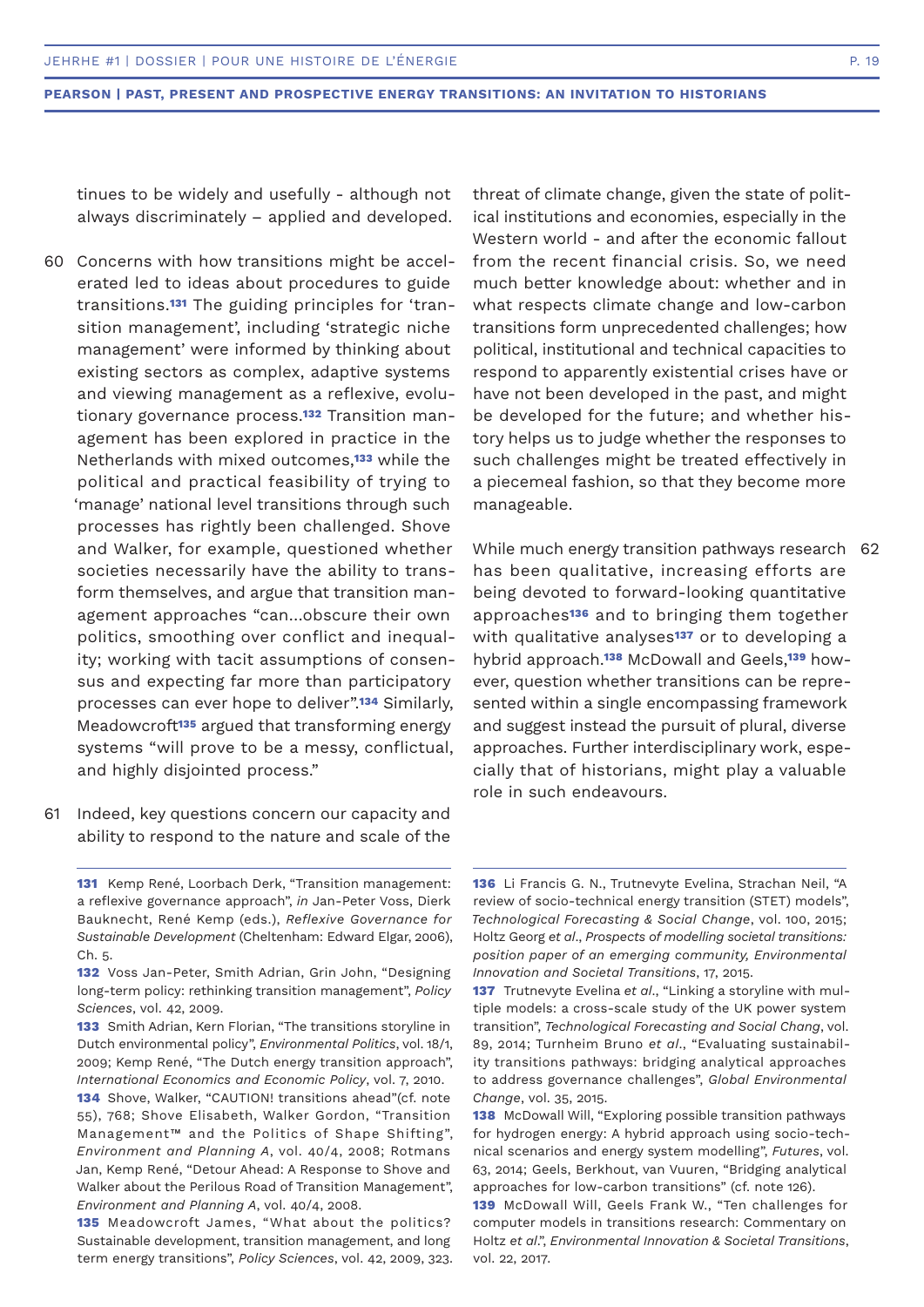- 63 Innovation is a significant element of low-carbon Despite the need for and value of energy- 64  $\,$ transitions. Truffer *et al.***140** critically examined the energy-related areas of the socio‐technical 'innovation systems' literature. This literature spans four innovation system approaches: national (NIS), regional (RIS), sectoral (SIS) and technological (TIS) innovation systems. The NIS was created in the 1980s, stimulated by a desire to explain key ongoing economic challenges more effectively than approaches drawn from neo‐classical economics. The RIS, SIS and TIS went outside national boundaries, encompassing broader influences like those of multi-national corporations. Truffer *et al.* argued that the TIS tradition has been the most productive of these areas in the energy field.**141** TIS studies have gone from examining energy innovations in specific countries, often focusing on those 'functions' of an innovation system required for it to operate well,**142** to inter-country comparisons and to some regional and global analyses of technological innovation systems. While Europe has been the main focus of existing studies, greater attention is now being paid to emerging economies. Truffer et al. suggested that the four approaches could be more effectively integrated, and would benefit from further conceptual and empirical development, as well as attention to the analysis of longer term energy transitions and their dynamics. Indeed, Weber and Rohracher**143** proposed combining insights from the innovation systems and MLP approaches.**<sup>144</sup>**
	- **140** Truffer Bernhard *et al*., "A literature review on Energy Innovation Systems. EIS Radar paper", 2012, http://www. eis-all.dk/~/media/Sites/EIS\_Energy\_Innovation\_Systems/ engli… (Accessed 19/6/18).
	- **141** See also: Markard Jochen, Hekkert Marko, Jacobsson Staffan, "The technological innovation systems framework: response to six criticisms", *Environmental Innovation and Societal Transitions*, vol. 16, 2015.
	- **142** Hekkert Marko *et al*., "Functions of Innovation systems: a new approach for analysing technological change", *Technological Forecasting & Social Change*, vol. 74, 2007.
	- **143** Weber K. Matthias, Rohracher Harald, "Legitimizing research, technology and innovation policies for transformative change: Combining insights from innovation systems and multi-level perspective in a comprehensive 'failures' framework", *Research Policy*, vol. 41, 2012.

**144** See also: Fagerberg Jan, "Mission (im)possible? The role of innovation (and innovation policy) in supporting structural change & sustainability transitions", *TIK Working Papers on Innovation Studies*, n° 20180216. https://ideas.

Despite the need for and value of energyrelated innovation, as a matter of perspective, Fagerberg**145** cautions against the tendency to view all innovations as comprehensively 'good'. In solving specific problems, innovation may also create new, unanticipated problems, of which the 'financial innovations' festering below the 2008 crisis are but a recent example. Energy is rich with instances, both particular (e.g. the development of tetra-ethyl lead additives for gasoline, now removed) and general (fossil fuels). Historically-informed insights from such episodes might help us to better anticipate such innovation pitfalls.

This sub-section has discussed recent 65 approaches to sustainable transitions, their governance and guidance, and energy-related innovation. While research in these areas includes historical case studies and goes some way towards acknowledging the social, political, cultural, technological and path-dependent complexities and entanglements that historians embrace, this work would benefit from a deeper, broader and more rigorous acquaintance with historical methods and findings. Many practitioners would welcome more of this kind of collaboration.

# **CONCLUSION AND AN INVITATION TO HISTORIANS**

This paper had four aims: to argue that historical 66analyses can offer insights into past energy transitions that are of value to non-historians who study energy transitions, including policy-makers; to show how, in one discipline, economics, for some time historical aspects seemed of little relevance to energy economists and policy analysts; to indicate problem areas, issues and

repec.org/p/tik/inowpp/20180216.html [Accessed 2/12/18); And for a more ambitious synthesis, see: Cherp Aleh *et al*., "Integrating techno-economic, socio-technical and political perspectives on national energy transitions: A meta-theoretical framework", *Energy Research & Social Science*, vol. 37, 2018.

**<sup>145</sup>** Fagerberg Jan, "Innovation – a New Guide", *TIK Working Papers on Innovation Studies*, n° 20131119, 2013, http:// www.sv.uio.no/tik/InnoWP/tik\_working\_paper\_20131119.pdf [Accessed 7/10/17].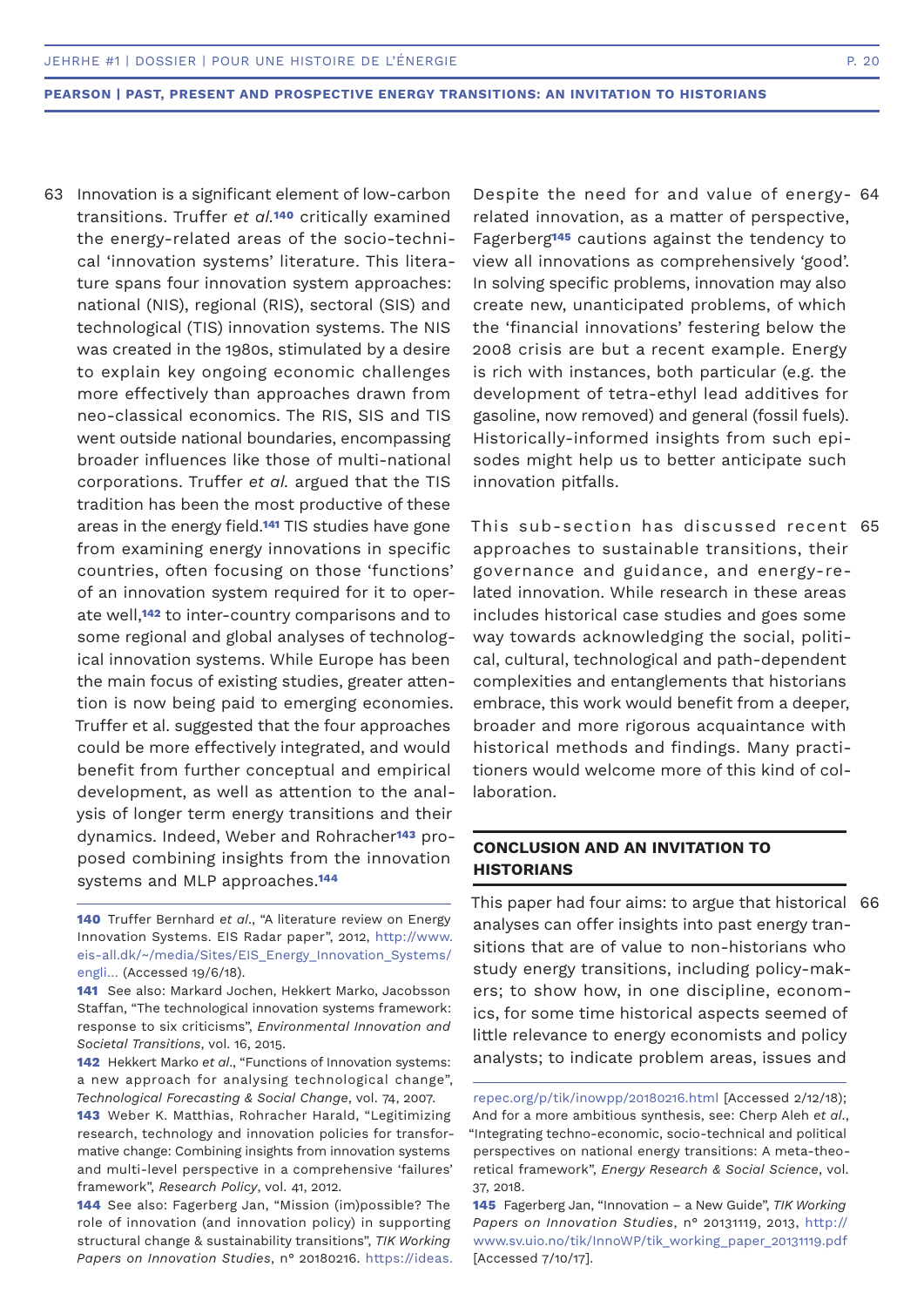questions, especially those concerning low-carbon transitions, especially suited to historical insights; and to invite historians to engage in further such analyses of energy transitions and to collaborate more with non-historians.

67 Section 1 explained the author's normative views about climate change and low-carbon transitions, and about the type of contribution that historical insights and knowledge can offer to non-historians' thinking. Section 2 drew on personal experience and critical literature review to address the second aim. Section 3 examined the nature, variety and complexities of energy transitions, including why they are challenging to define, identify, analyse and generalise from, and why historians are well-placed to embrace these challenges and share their expertise. Section 4 discussed the growing policy interest in transitions, especially low-carbon transitions. The long, complex dynamics of the greenhouse effect and climate change, the centuries-long, path-dependent, persistent use of fossil fuels, issues of equity and justice, and the difficulties of national and global governance, both underlie many of the policy challenges involved and suggest many aspects where historical expertise might enhance our understanding. Section 5 examined three areas in which further historical insights might be especially valuable: the duration and speed of past energy system transitions and whether they offer precedents for the future (Section. 5.1); path dependence, lock-in and the strategies, responses and destabilisation of incumbent energy actors and institutions

(Section 5.2); and sustainability transitions and innovation theories (Section 5.3). Each of these sub-sections illustrated problem areas, issues and questions that might benefit from the further application of historical expertise.

Several of the problem areas identified, partic-68 ularly but not only in Section 3, raise important, tricky epistemological issues concerning the development of knowledge about the nature, variety and complexities of energy transitions. They include the distinction between the many kinds of 'minor' and 'major' (or 'grand') transitions, with all that our ability to draw such distinctions with confidence implies for our capacity to comprehend the scale, pace, duration, smoothness and (dis)continuity or other 'special' properties of transitions, and for our ability to guide or manage them. Although the literature addresses most of these issues, because it also shows ambiguity, even contradiction, greater clarity would be valuable. A referee also suggested that, "these epistemological lines of inquiry are not only valuable intrinsically, but also are not necessarily predictive or prescriptive, and so are available to historians who baulk at either prediction or prescription."

Finally, this paper extends an invitation to inter-69 ested historians to further share the methods, subtleties and findings of historical analysis with non-historians, to enhance our knowledge, understanding and thinking about energy transitions.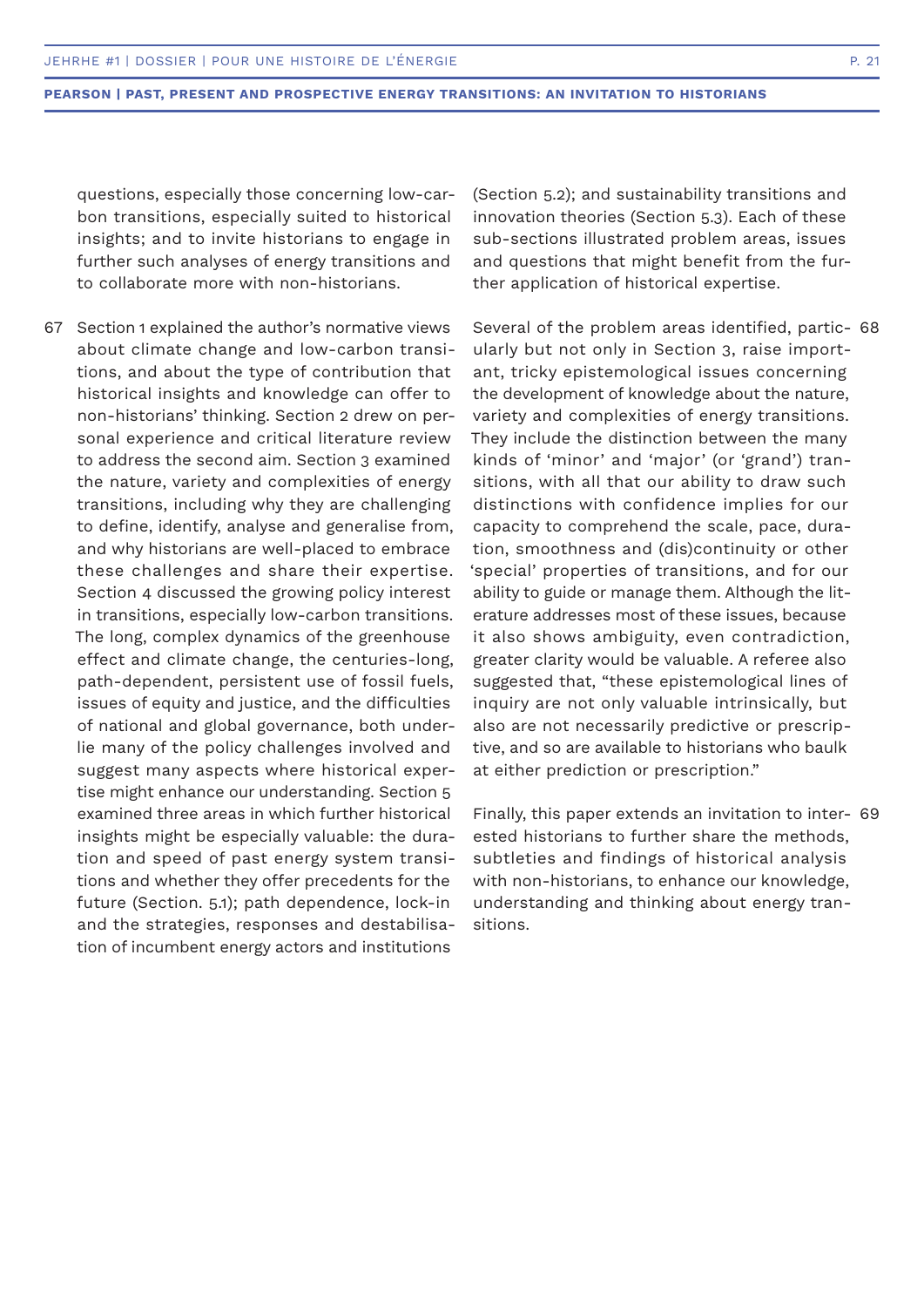# **Bibliographie**

# **Allen Robert**

*The British Industrial Revolution in Global Perspective* (Cambridge: Cambridge University Press, 2009).

#### **Arapostathis Stathis** *et al.*

"Governing transitions: Cases and insights from two periods in the history of the UK gas industry", *Energy Policy*, vol. 52, 2013, 146-158.

# **Arapostathis Stathis, Pearson Peter J. G. (Guest Eds.)**

*How History Matters: Governance, Public Policies and the Making of Sociotechnical Transitions, Environmental Innovation and Societal Transitions,* Special Issue, 2019 [forthcoming].

# **Arapostathis Stathis, Pearson Peter J. G., Foxon Timothy J.**

"UK natural gas system integration in the making, 1960–2010: Complexity, transitional uncertainties & uncertain transitions", *Environmental Innovation and Societal Transitions*, vol. 11, 2014, 87-102.

# **Arthur W. Brian**

*Increasing Returns and Path Dependence in the Economy* (Ann Arbor: University of Michigan Press, 1994).

#### **Bazalgette Joseph W.**

*On the Main Drainage of London: And the Interception of the Sewage from the River Thames*(London: William Clowes and Sons, 1865).

# **Beltran Alain** *et al.*

*Electric Worlds/Mondes électriques*  (Bruxelles: P.I.E. Peter Lang, 2016).

#### **Bento Nuno, Wilson Charlie**

"Measuring the duration of formative phases for energy technologies", *Environmental Innovation & Societal Transitions*, vol. 21, 2016, 95–112.

# **Bergek Anna** *et al.*

"Technological discontinuities and the challenge for incumbent firms: Destruction, disruption or creative accumulation?" *Research Policy*vol. 42/6–7, 2013, 1210–1224. BP, *BP statistical review of world energy 2016* (2016),https:// www.bp.com/content/dam/ bp/pdf/energy-economics/statistical-review-2016/ bp-statistical-review-of-world-energy-2016-full-report.pdf[Accessed 5/10/17].

# **Bromley Peter S**

"Extraordinary interventions: Toward a framework for rapid transition and deep emission reductions in the energy space", *Energy Research and Social Science*,vol. 22, 2016, 165–171.

# **Cairncross Alec**

*Introduction to Economics*(London: Butterworths, 1966 [1944]).

#### **Cherp Aleh** *et al***.**

"Integrating techno-economic, socio-technical and political perspectives on national energy transitions: A meta-theoretical framework", *Energy Research & Social Science*vol. 37, 175–190, 2018.

#### **Chick Martin**

*Electricity and Energy Policy in Britain, France and the United States since1945* (Cheltenham: Edward Elgar, 2007).

#### **Christensen Clayton M.**

*The Innovator's Dilemma. The Revolutionary Book That Will Change the Way You Do Business*  (New York: HarperCollins Publishers, 1997/2003).

## **Cleveland Cutler J., Kaufmann Robert K., Stern, David I.**

"Aggregation and the role of energy in the economy", *Ecological Economics*, vol. 32, 2000, 301–317.

# **Coleridge Samuel T.**

"December 27, 1831", *in* Henry N. Coleridge (ed.),*Specimens of the Table Talk of S.T. Coleridge* (London: John Murray, 1835), Digitised by Project Gutenberg: https://www. gutenberg.org/cache/epub/8489/ pg8489-images.htm[Accessed 20/09/17].

#### **Daunton Martin**

"Rationality and institutions: reflections on Douglass North", *Structural Change and Economic Dynamics*, vol. 21, 2010, 147–156.

# **David Paul A.**

"Path dependence, its critics and the quest for 'historical economics'", *in* Pierre Garrouste, Stavros Ioannides (eds.), *Evolution and Path Dependence in Economic Ideas: Past and Present* (Cheltenham: Edward Elgar 2001), 15–40.

# **Dietz Thomas, Ostrom Elinor, Stern Paul C.**

"The Struggle to Govern the Commons", *Science*, vol. 302, 2003, 1907-1912.

#### **Dijk Marc, Wells Peter, Kemp René**

"Will the momentum of the electric car last? Testing an hypothesis on disruptive innovation", *Technological Forecasting & Social Change*, vol. 105, 2016, 77-88.

# **Dorfman Joseph**

"The Role of the German Historical School in American Economic Thought", *American Economic Review*, vol. 45/2, 1955, 17-28.

#### **Epstein, Paul R.** *et al***.**

Full cost accounting for the life cycle of coal in "Ecological Economics Reviews." Costanza, R. *et al*. (Eds.). *Annals of the New York Academy of Sciences*, vol. 1219, 2011, 73–98.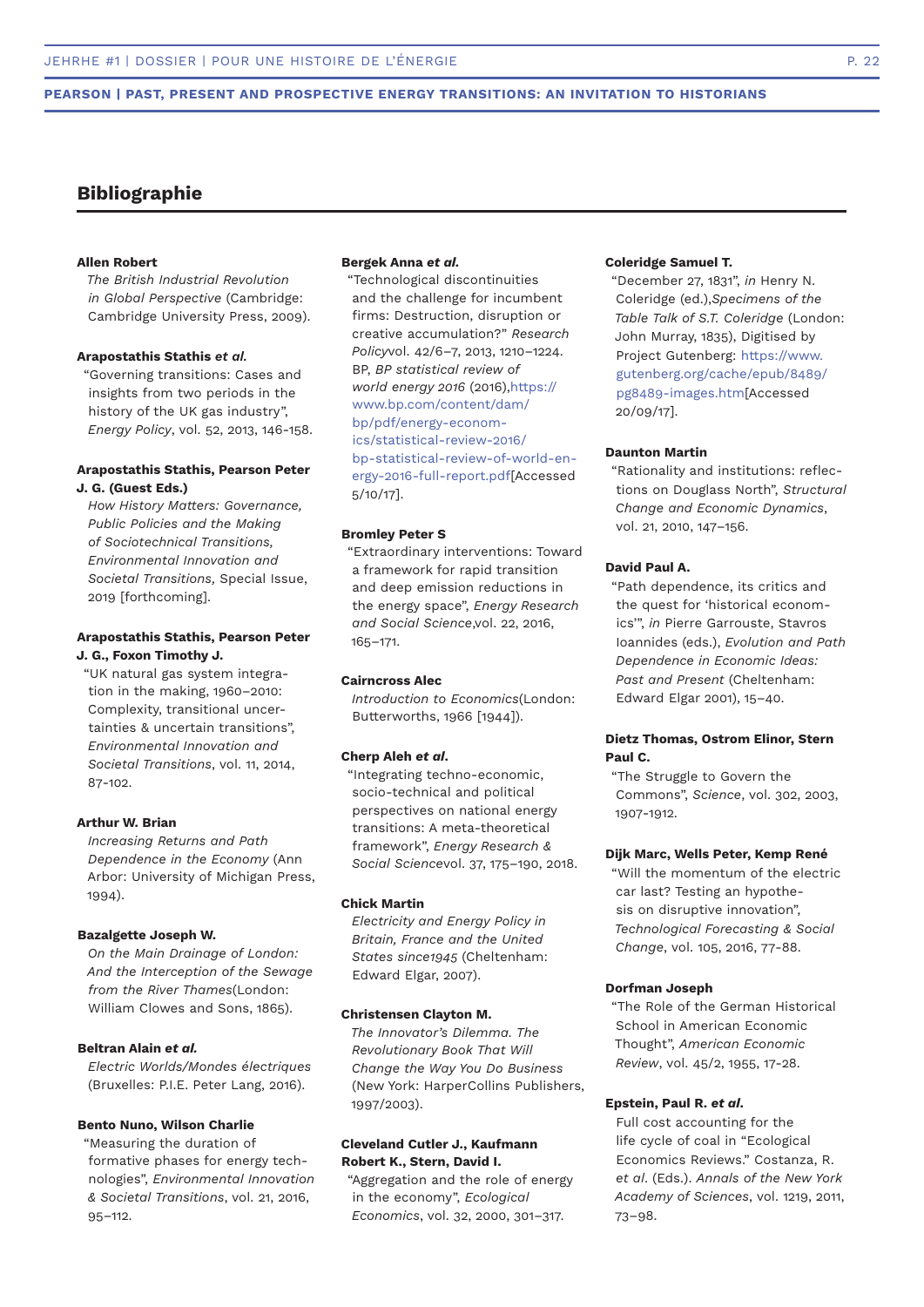#### **Fagerberg Jan**

"Innovation – a New Guide", *TIK Working Papers on Innovation Studies*, n° 20131119, 2013, http:// www.sv.uio.no/tik/InnoWP/ tik\_working\_paper\_20131119.pdf[Accessed 7/10/17].

"Mission (im)possible? The role of innovation (and innovation policy) in supporting structural change & sustainability transitions", *TIK Working Paperson Innovation Studies*No. 20180216. https://ideas. repec.org/p/tik/inowpp/20180216. html[Accessed 2/12/18)

# **Fouquet Roger**

*Heat, Power and Light: Revolutions in Energy Services*(Cheltenham: Edward Elgar, 2008).

"Long run demand for energy services: income and price elasticities over 200 years", *Review of Environmental Economics and Policy*vol. 8/2, 2014, 186-207.

"Path dependence in energy systems and economic development", *Nature Energy*vol. 1, 2016,  $1 - 5.$ 

"Historical Energy Transitions: Speed, Prices and System Transformation", *Energy Research and Social Science*, vol. 22, 2016,  $7 - 12.$ 

# **Fouquet Roger, Broadberry Stephen**

"Seven Centuries of European Economic Growth and Decline", *Journal of Economic Perspectives*, vol.29/4, 2015, 227-244.

#### **Fouquet Roger, Pearson Peter J. G.**

A Thousand Years of Energy Use in the United Kingdom, *The Energy Journal*, vol. 19/4, 1998, 1-41.

"Five Centuries of Energy Prices", *World Economics*vol. 4/3, 2003, 93-120.

"'Seven Centuries of Energy Services: The Price & Use of Light in the United Kingdom (1300-2000)", *The Energy Journal*, vol. 27/1, 2006, 139-177.

"Editorial: Past & prospective energy transitions: Insights from history", *Energy Policy*, vol. 50, 2012, 1-7.

# **Foxon Timothy J.**

"Technological lock-in and the role of innovation", *in* GillesAtkinson, Simon Dietz, Eric Neumayer (eds.), *Handbook of Sustainable Development*, Ch. 9 (Cheltenham: Edward Elgar, 2007).

"A co-evolutionary framework for analysing transition pathways to a sustainable low carbon economy", *Ecological Economics*, vol. 70, 2011, 2258–67.

# **Freeman Chris, Louçã Francisco**

*As Time Goes By*(Oxford: Oxford University Press, 2001).

# **Freeman Chris, Perez Carlotta**

"Structural Crises of Adjustment: Business Cycles and Investment Behaviour", *in* Giovanni Dosi et al. (eds.), *Technical Change and Economic Theory* (London: Pinter, 1988), 38-66.

# **Furr Nathan R., Snow Daniel C.**

"Intergenerational hybrids: spillbacks, spillforwards, and adapting to technology discontinuities", *Organization Science*, vol. 26/2, 2014, 475–93.

#### **Garud Raghu, Karnøe Peter**

"Path creation as a process of mindful deviation", *in* Raghu Garud, Peter Karnøe (eds.), *Path Dependence and Creation*(London: Lawrence Erlbaum, 2001).

# **Geels Franck W.**

"Technological transitions as evolutionary reconfiguration processes: a multi-level perspective and a case-study", *Research Policy*, vol. 31, 2002, 1257-1274.

"The multi-level perspective on sustainability transitions: Responses to seven criticisms", *Environmental Innovation and Societal Transitions*, vol. 1/1, 2011, 24-40.

"Regime Resistance against Low-Carbon Transitions: Introducing Politics and Power into the Multi-Level Perspective", *Theory, Culture & Society: explorations in critical social science*, vol. 31/5, 2014, 21-40.

### **Geels Frank**

"Disruption and low-carbon system transformation: Progress and new challenges in socio-technical transitions research and the Multi-Level Perspective", *Energy Research & Social Science*, vol. 37, 2018.

#### **Geels Franck W.** *et al.*

"The enactment of socio-technical transition pathways: A reformulated typology and a comparative multi-level analysis of the German and UK low-carbon electricity transitions (1990–2014)", *Research Policy*, vol. 45/4, 2016, 896–913.

# **Geels Franck W., Berkhout Frans, van Vuuren Detlef P.**

"Bridging analytical approaches for low-carbon transitions", *Nature Climate Change*, vol. 6/6, 2016, 576-583.

# **Geels Franck W., Schot Johan W.**

"Typology of sociotechnical transition pathways", *Research Policy*, vol. 36, 2007, 399–417.

"The dynamics of transitions: a socio-technical perspective", *in*  John Grin, Jan Rotmans, Johan Schot (eds.), *Transitions to Sustainable Development: New Directions in the Study of Long Term Transformative Change*(London: Routledge, 2010), 9–87.

# **Gentilvaite Ruta, Kander Astrid, Warde Paul**

"The role of energy quality in shaping long-term energy intensity in Europe", *Energies*, vol. 8, 2015, 133–153.

# **Global Energy Assessment (GEA)**

*Global Energy Assessment: Toward a Sustainable Future*(Cambridge: Cambridge University Press, Laxenburg: International Institute for Applied Systems Analysis, 2012).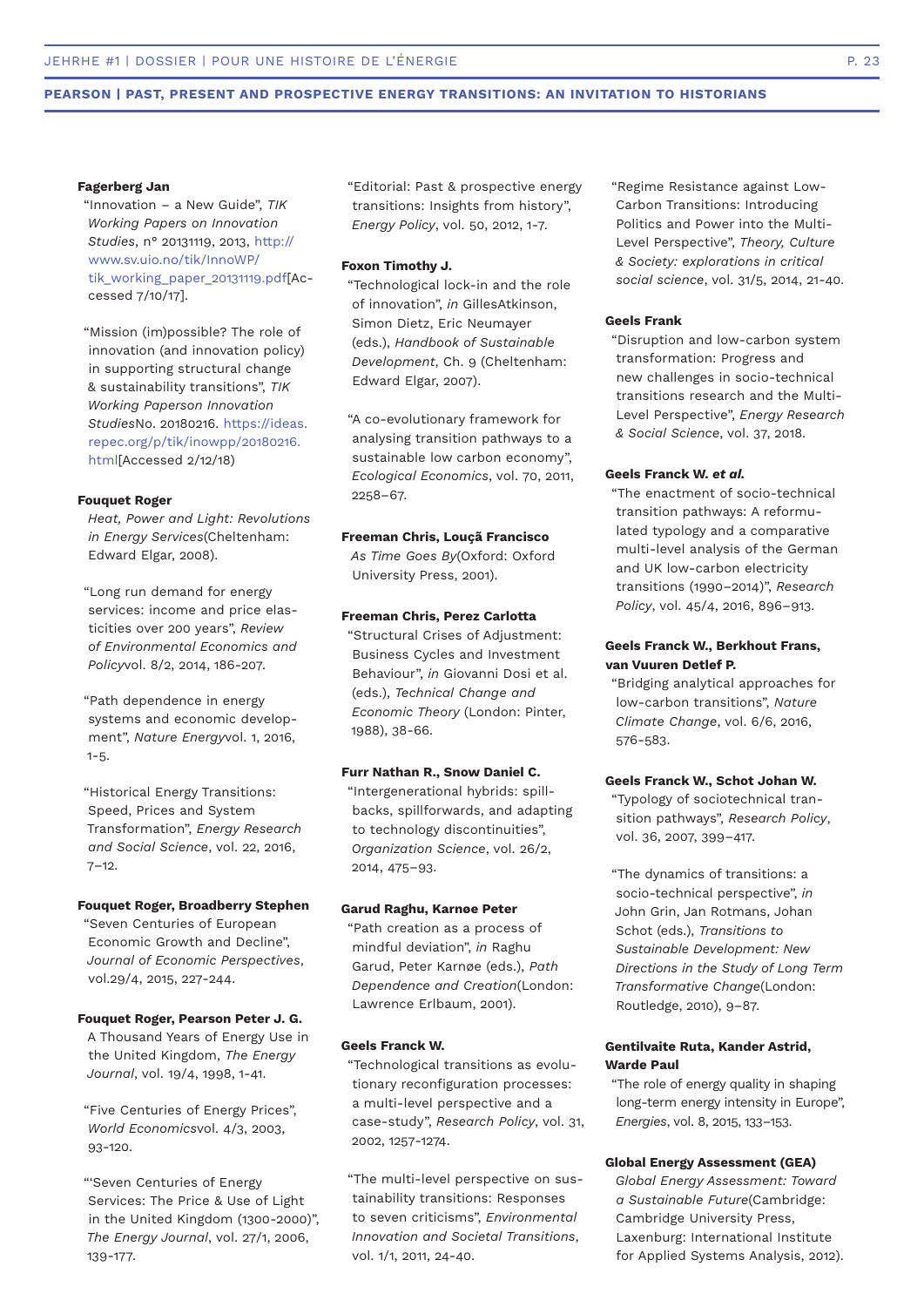#### **Gordon Robert J.**

"Does the "new economy" measure up to the great inventions of the past?" National Bureau of Economic Research Working Paper 7833 (Cambridge, Mass.: 2000) http://www.nber.org/papers/ w7833[Accessed 19/6/18].

*The Rise and Fall of American Growth: The U.S. Standard of living since the Civil War*(Princeton: Princeton University Press, 2016). Grubler Arnulf, "Energy transitions", *The Encyclopedia of Earth*, 2008, http://www.eoearth.org/view/ article/152561/. [Accessed 29/09/17].

# **Grubler Arnulf**

"Energy transitions research: Insights and cautionary tales", *Energy Policy*, vol. 50, 2012, 8-16

# **Grubler Arnulf, Wilson Charlie, Nemet Gregory**

"Apples, oranges, and consistent comparisons of the temporal dynamics of energy transitions", *Energy Research and Social Science*, vol. 22, 2016, 18–25.

# **Hamilton James D.**

"Historical Oil Shocks", *in*Randall E. Parker, Robert Whaples (eds.), *Routledge Handbook of Major Events in Economic History*(London; New York: Routledge, 2013).

# **Hartwick John M., Olewiler Nancy D.**

*The Economics of Natural Resource Use*(Reading, Mass.: Addison-Wesley, 1998[1986]).

# **Heal Geoffrey**

*Endangered Economies. How the Neglect of Nature Threatens Our Prosperity*(New York: Columbia University Press, 2017).

#### **Hekkert Marko** *et al***.**

"Functions of Innovation systems: a new approach for analysing technological change", *Technological Forecasting & Social Change*, vol. 74, 2007, 413–32.

#### **Hirsh Richard F., Jones Christopher F.**

"History's contributions to energy research and policy", *Energy Research & Social Science*, vol. 1, 2014, 106–111.

#### **Holtz Georg** *et al***.**

Prospects of modelling societal transitions: position paper of an emerging community, *Environmental Innovation and Societal Transitions*. 17, 2015, 41–58.

# **Horrell Sara**

"The wonderful usefulness of history", *The Economic Journal*, vol. 113, F180–F186, 2003.

# **Howells John**

"The Response of Old Technology Incumbents to Technological Competition - Does the Sailing Ship Effect Exist?", *Journal of Management Studies*, vol. 39/7, 2002, 887-906.

### **Hughes Thomas P.**

*Networks of Power: Electrification in Western Society, 1880-1930*(Baltimore: Johns Hopkins Press, 1983).

#### **Humphrey William S., Stanislaw Joe**

"Economic growth and energy consumption in the UK, 1700– 1975",*Energy Policy*, vol. 7/1, 1979, 29-42.

#### **IEA (International Energy Agency)**

"Energy Access Outlook 2017. World Energy Outlook Special Report", IEA Publications (Paris: OECD/ IEA, 2017), https://www.iea.org/ publications/freepublications/ publication/WEO2017SpecialReport\_ EnergyAccessOutlook. pdf[Accessed 8/12/17].

"Energy technology RD&D budgets: Overview" (Paris: OECD/IEA, 2017), https://www.iea.org/publications/ freepublications/publication/ EnergyTechnologyRDD2017Overview. pdf[Accessed 8/12/17].

# **IPCC (Intergovernmental Panel on Climate Change)**

*Climate Change 2014: Synthesis Report.Contribution of Working Groups I, II and III to the Fifth Assessment Report of the Intergovernmental Panel on Climate Change*(Geneva: IPCC, 2014).

# **Johnson Victoria C. A., Sherry-Brennan, Fionnguala, Pearson Peter J. G.**

"Alternative liquid fuels in the UK in the interwar period (1918–1938): Insights from a failed energy transition", *Environmental Innovation and Societal Transitions*, vol. 20, 2016, 33-47.

# **Jones Christopher F.**

*Routes of Power: Energy and Modern America*(Cambridge, Mass: Harvard University Press, 2014).

# **Kaijser Arne, van der Vleuten Erik, Högselius Per**

*Europe's Infrastructure Transition*(London: Palgrave Macmillan, 2016).

# **Kander Astrid, Malanima Paolo, Warde Paul**

*Power to the People: energy in Europe over the last five centuries* (Princeton and Oxford: Princeton University Press, 2013).

# **Kander Astrid, Stern David I.**

"Economic growth and the transition from traditional to modern energy in Sweden", *Energy Economics*, vol. 46, 2014, 56–65.

#### **Kanger Laur, Schot Johan**

"Deep transitions: Theorizing the long-term patterns of sociotechnical change". Environmental Innovation and Societal transitions, In press, Corrected Proof, 2018. https://doi.org/10.1016/j. eist.2018.07.006[Accessed 2/12/18].

#### **Kemp René**

"The Dutch energy transition approach", *International Economics and Economic Policy*,vol. 7, 2010, 291–316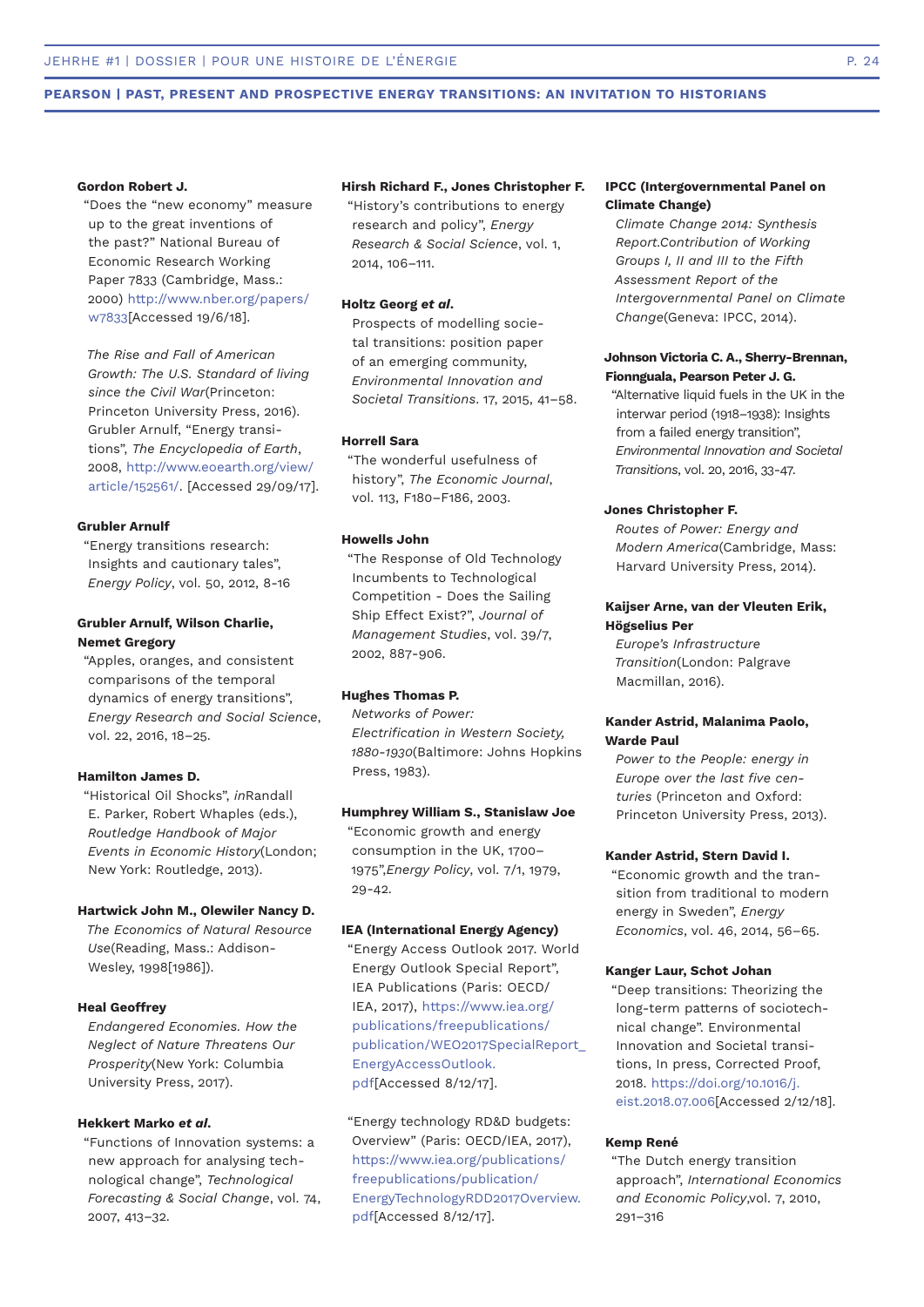#### **Kemp René, Loorbach Derk**

"Transition management: a reflexive governance approach", *in* Jan-Peter Voss, Dierk Bauknecht, René Kemp (eds.), *Reflexive Governance for Sustainable Development*(Cheltenham: Edward Elgar, 2006), Ch. 5.

# **Kemp René, Rip Aarie, Schot Johan**

"Constructing transition paths through the management of niches", *in* Raghu Garud, Peter Karnøe (eds.), *Path Dependence and Creation*(London: Lawrence Erlbaum, 2001), 269–99.

# **Kern Florian, Rogge Karoline**

"The pace of governed energy transitions: agency, international dynamics and the global Paris agreement accelerating decarbonisation processes?", *Energy Research and Social Science*, vol. 22, 2016, 13–17.

### **Kim Yoon Hyung**

"Rational and effective use of energy in Korea's industrialisation", *in* Guy J. Pauker (ed.),*Energy*, vol. 8/1, 1983, 107-123.

#### **Klitkou Antje** *et al.*

"The role of lock-in mechanisms in transition processes: The case of energy for road transport", *Environmental Innovation & Societal Transitions*, vol.16, 2015, 22–37.

#### **Kuznets Simon**

*Modern Economic Growth: Rate, Structure and Spread*(New Haven and London: Yale University Press, 1966).

#### **Kungl Gregor, Geels Frank W.**

"Sequence and alignment of external pressures in industry destabilisation: Understanding the downfall of incumbent utilities in the German energy transition (1998–2015)", *Environmental Innovation and Societal Transitions*vol. 26, 78–100, 2018.

#### **Lagendijk Vincent**

*Electrifying Europe*: *The Power of Europe in the construction of electricity networks (*Amsterdam: Aksant, 2008).

# **Laird Frank N.**

"Against transitions? Uncovering conflicts in changing energy systems", *Science as Culture, vol.* 22/2, 2013,149–56.

# **Landes David S.**

*The Unbound Prometheus*  (Cambridge: Cambridge University Press, 1969).

# **Li Francis G. N., Trutnevyte Evelina, Strachan Neil**

"A review of socio-technical energy transition (STET) models", *Technological Forecasting & Social Change*,vol. 100, 2015, 290–305.

#### **Lipsey Richard G.**

*An Introduction to Positive Economics*(London: Weidenfeld and Nicolson, 1971 [1963]).

# **Lyons John, Cain Lou, Williamson Sam**

"Cliometrics", *in* RobertWhaples (ed.), *EH.Net Encyclopedia*, 2009, http://eh.net/encyclopedia/cliometrics/[Accessed 27/09/17].

#### **McDowall Will**

"Exploring possible transition pathways for hydrogen energy: A hybrid approach using socio-technical scenarios and energy system modelling", *Futures*, vol. 63, 2014, 1-14.

"Are scenarios of hydrogen vehicle adoption optimistic? A comparison with historical analogies", *Environmental Innovation & Societal Transitions*, vol. 20, 2016, 48–61.

# **McDowall Will, Geels Frank W.**

"Ten challenges for computer models in transitions research: Commentary on Holtz *et al*.", *Environmental Innovation & Societal Transitions*, vol. 22, 2017, 41-49.

# **Markard Jochen, Raven Rob, Truffer Bernhard**

"Sustainability transitions: An emerging field of research and its prospects", *Research Policy*, vol. 41, 2012, 955-967.

### **Markard Jochen, Hekkert Marko, Jacobsson Staffan**

"The technological innovation systems framework: response to six criticisms", *Environmental Innovation and Societal Transitions*, vol. 16, 2015, 76–86.

# **Martínez-Alier Joan, Røpke Inge (eds.)**

*Recent Developments in Ecological Economics*vol. I & II (Cheltenham: Edward Elgar, 2008).

# **Martínez-Arranz Alfonso**

"Lessons from the past for sustainability transitions? A meta-analysis of socio-technical studies", *Global Environmental Change*, vol. 44, 2017, 125–143.

### **Meadowcroft James**

"What about the politics? Sustainable development, transition management, and long term energy transitions", *Policy Sciences*, vol. 42, 2009, 323–340.

#### **Meadows Donella H.** *et al***.**

*The Limits to Growth* (New York: Universe Books, 1972).

# **Mendonça Sandro**

"The 'sailing ship effect': reassessing history as a source of insight on technical change", *Research Policy*, vol. 42, 2013, 1724–38.

#### **Meyer Dustin** *et al***.**

"Brazilian ethanol: Unpacking a success story of energy technology innovation", Ch. 20, *in*  Arnulf Grubler, Charlie Wilson (eds.),*Energy Technology Innovation*(Cambridge: Cambridge University Press, 2014).

#### **Mokyr Joel**

*The Enlightened Economy*(London: Penguin Books, 2009).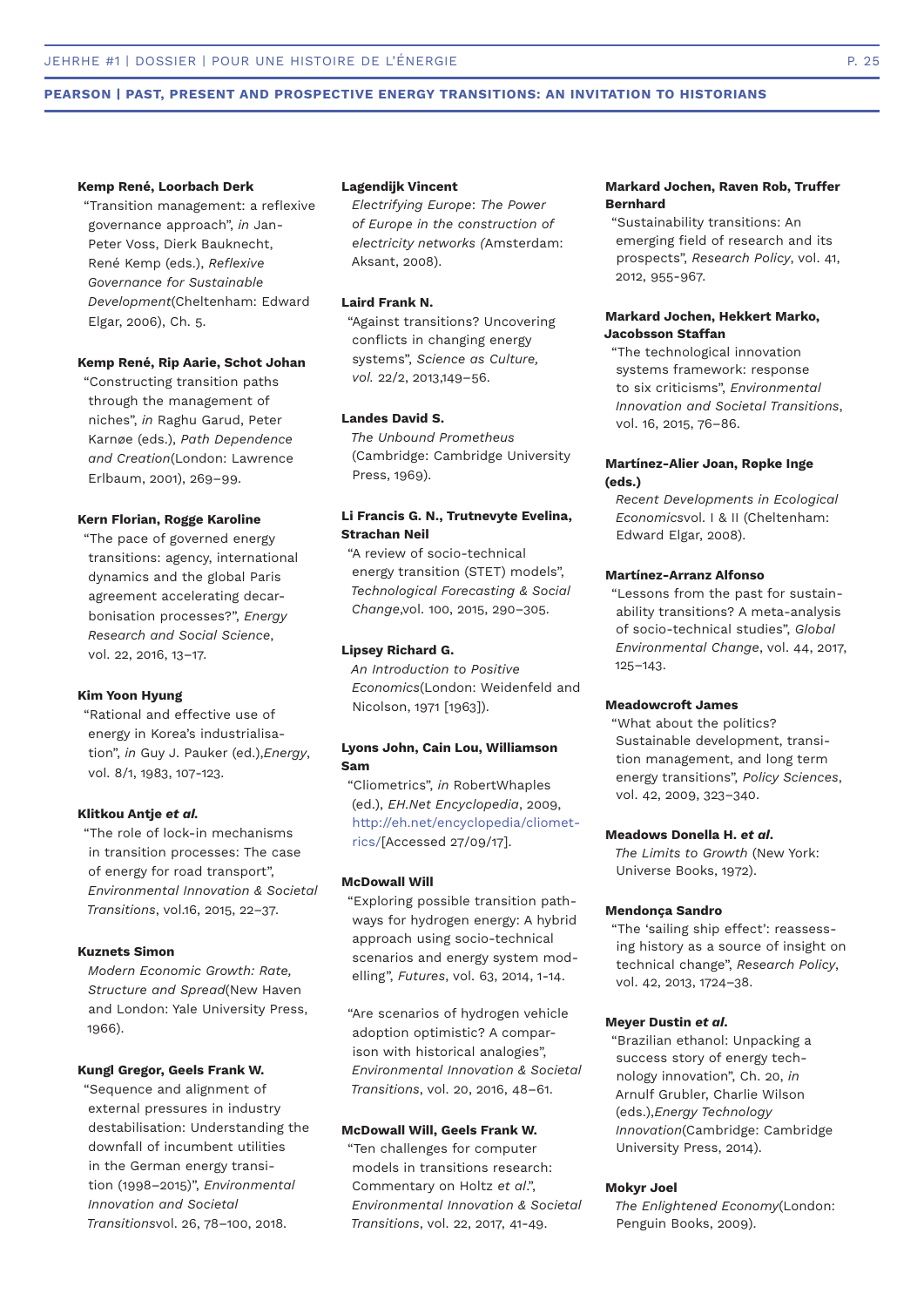#### **National Research Council**

*Hidden Costs of Energy: Unpriced Consequences of Energy Production and Use*(Washington, DC: The National Academies Press, 2010).

# **Nelson Richard R., Winter Sidney G.**

*An Evolutionary Theory of Economic Change*(Cambridge: MA Belknap Press, 1985).

#### **Nevin Edward T.**

*Textbook of Economic Analysis*  (London: Macmillan, 1966[1958]).

#### **North Douglass C.**

*Institutions, Institutional Change and Economic Performance*(Cambridge: Cambridge University Press, 1990).

*Understanding the Process of Economic Change*(Princeton: Princeton University Press, 2010).

"Addendum to Douglass C. North Biographical", 2015, https://www. nobelprize.org/nobel\_prizes/economic-sciences/laureates/1993/ north-bio.html[Accessed 27/09/17].

### **Nye David E.**

*Electrifying America*(Cambridge, Mass.: MIT Press, 1997).

# **Nuvolari Alessandro**

"Understanding successive industrial revolutions: A "development block" approach", *Environmental Innovation and Societal Transitions*, Article in press, corrected proof, 2018. https://doi.org/10.1016/j. eist.2018.11.002[Accessed 2/12/18].

# **O'Connor Peter A., Cleveland Cutler J.**

"U.S. Energy Transitions 1780–2010", *Energies*, vol. 7/12, 2014, 7955-7993.

#### **Ostrom Elinor**

*Governing the Commons* (Cambridge: Cambridge University Press, 1990).

#### **Pavitt Keith**

"'Chips' and 'trajectories': how does the semiconductor influence the sources and directions of technical change?", *in* Roy MacLeod (ed.), *Technology and the Human Prospect* (London: Frances Pinter, 1986), 31–54.

#### **Pearson Peter J. G.**

"Energy transitions in less-developed countries: analytical frameworks for practical understanding", *Energy Discussion Paper*, vol. 40. (Cambridge: Cambridge University Energy Research Group, 1988).

"Energy Transitions", *in* Steven N. Durlauf, Lawrence E. Blume (eds.), *The New Palgrave Dictionary of Economics*, Online Edition, 2016, http://www.dictionaryofeconomics. com/dictionary.

"Path dependence & path creation: roles for incumbents in the low carbon transition?", *British Institute of Energy Economics Conference: Innovation and Disruption: the energy sector in transition* (St John's College, Oxford, 21 September, 2016).

# **Pearson Peter J. G., Arapostathis Stathis**

"Two centuries of innovation, transformation and transition in the UK gas industry: Where next?", *Proceedings of the Institution of Mechanical Engineers, Part A: Journal of Power and Energy*, vol. 231/6, 2017, 1-20.

#### **Pearson Peter J. G., Fouquet Roger**

"Long Run Carbon Dioxide Emissions & Environmental Kuznets Curves: different pathways to development?", Ch. 10 *in*Lester C. Hunt (ed.), *Energy in a Competitive Market (Essays in Honour of Colin Robinson)*(Cheltenham: Edward Elgar, 2003), 175-205.

# **Pearson Peter J. G., Foxon Timothy J.**

"A low carbon industrial revolution? Insights & challenges from past technological and economic transformations", *Energy Policy*, vol. 50, 2012, 117–127.

#### **Pearson Peter J. G., Stevens Paul J.**

"Integrated Policies for Traditional & Commercial Energy in Developing Countries", *Development Policy Review*, vol. 2, 1984, 131-153.

# **Pierson Paul**

"Increasing returns, path dependence, and the study of politics", *American Political Science Review*, vol.94/2, 2000, 251–67.

#### **Ray George F., Morel Jenny**

"Energy conservation in the UK", *Energy Economics*, vol. 4/2, 1982, 83-97.

# **Reinert Hugo, Reinert Erik S.**

"Creative Destruction in Economics: Nietzsche, Sombart, Schumpeter", *in* Jürgen G. Backhaus, Wolfgang Drechsler (eds), *Friedrich Nietzsche (1844–1900)*, The European Heritage in Economics and the Social Sciences, vol. 3 (Boston, Mass.: Springer, 2006).

#### **Rip Arie, Kemp René**

"Technological change", *in* Steve Rayner, Elizabeth L. Malone (eds.), *Human Choice and Climate Change – Volume 2: Resources and Technology* (Columbus: Battelle Press, 1998), 327–99.

#### **Rotmans Jan, Kemp René**

"Detour Ahead: A Response to Shove and Walker about the Perilous Road of Transition Management", *Environment and Planning A*, vol. 40/4, 2008, 1006-1012.

# **Sick Nathalie** *et al.*

"The legend about sailing ship effects - Is it true or false? The example of cleaner propulsion technologies diffusion in the automotive industry", *Journal of Cleaner Production*, vol. 137, 2016, 405-413.

#### **Schumpeter Joseph A.**

*Capitalism, Socialism and Democracy*(London: Routledge, 2010 [1942]).

#### **Schurr Sam** *et al***.**

*Energy in The American Economy, 1850-1975*(Baltimore: Johns Hopkins Press, 1960).

# **Shove Elisabeth, Walker Gordon**

"CAUTION! transitions ahead: politics, practice and sustainable transition management", *Environment and Planning A*, vol. 39, 2007, 763–770.

"Transition Management™ and the Politics of Shape Shifting", *Environment and Planning A*, vol. 40/4, 2008, 1012-1014.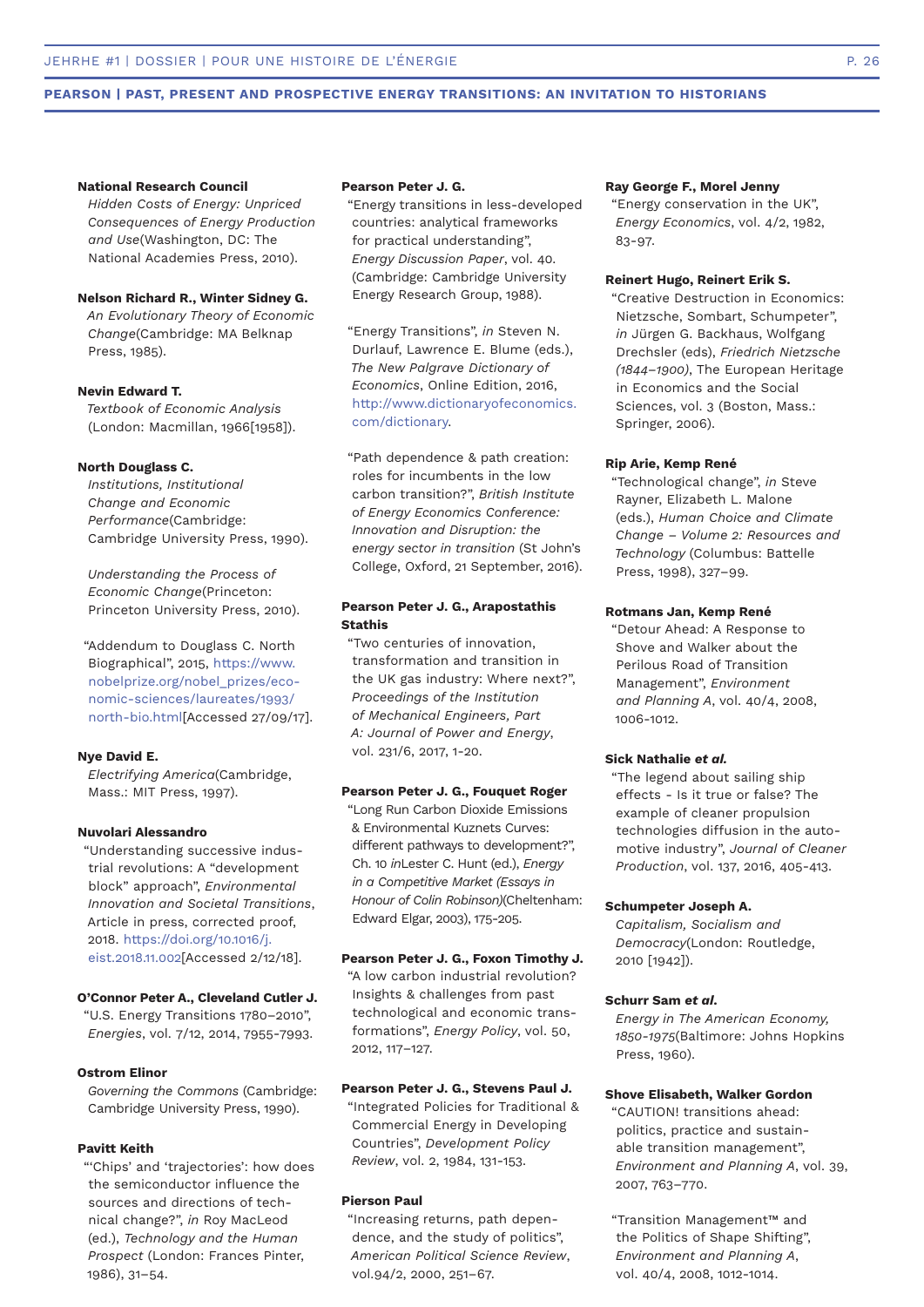"Governing transitions in the sustainability of everyday life", *Research Policy*, vol. 39, 2010, 471–476.

# **Simon Herbert A.**

"Rational decision making in business organizations" [Nobel Memorial Lecture], *American Economic Review*, vol. 69/4, 1979, 493-513.

#### **Simpson R. David et al. (eds.)**

*Scarcity and Growth Reconsidered*  (Washington, DC: Resources for the Future, 2005).

# **Smil Vaclav**

*Energy Transitions: History, Requirements, Prospects* (Santa Barbara, CA: Praeger, 2010).

"Examining Energy Transitions: A Dozen Insights based on Performance", *Energy Research and Social Science*, vol. 22, 2016, 194–197.

### **Smith Adrian, Kern Florian**

"The transitions storyline in Dutch environmental policy", *Environmental Politics*, vol. 18/1, 2009, 78–98.

# **Smith Adrian, Stirling Andy, Berkhout Frans**

"The governance of sustainable socio-technical transitions", *Research Policy*, vol. 34, 2005, 1491–1510.

# **Sovacool Benjamin K.**

"How long will it take? Conceptualizing the temporal dynamics of energy transitions", *Energy Research and Social Science*, vol. 13, 2016, 202–215.

#### **Sovacool Benjamin K., Geels Franck W.**

"Further reflections on the temporality of energy transitions: A response to critics", *Energy Research & Social Science*, vol. 22, 2016, 232-237.

# **Stavins Robert N.**

"The Problem of the Commons: Still Unsettled after 100 Years", *American Economic Review*, vol. 101, 2011, 81–108.

#### **Stern David I.**

"Energy quality", *Ecological Economics*, vol. 69/7, 2010, 1471–1478.

# **STRN**

"A mission statement and research agenda for the Sustainability Transitions Research Network", 2010, http://transitionsnetwork.org/ files/STRN\_research\_agenda\_20 August\_2010%282%29.pdf[Accessed 8/6/17].

#### **Stirling Andy**

"How Deep Is Incumbency? Introducing a 'Configuring Fields' Approach to the Distribution and Orientation of Power in Socio-Material Change", *SPRU Working Paper Series* SWPS 2018-23, http:// www.sussex.ac.uk/spru/research/ swps[Accessed 2/12/18].

#### **Truffer Bernhard** *et al***.**

"A literature review on Energy Innovation Systems. EIS Radar paper", 2012, http://www.eis-all.dk/~/ media/Sites/EIS\_Energy\_Innovation\_ Systems/english/about%20eis/ Publications/EIS\_Radarpaper\_final. ashx(Accessed 19/6/18).

# **Trutnevyte Evelina** *et al***.**

"Linking a storyline with multiple models: a cross-scale study of the UK power system transition", *Technological Forecasting and Social Chang*, vol. 89, 2014, 26–42.

# **Turnheim Bruno, Geels Franck W.**

"Regime destabilisation as the flipside of energy transitions: Lessons from the history of the British coal industry (1913-1997)", *Energy Policy*, vol. 50, 2012, 35-49.

"The destabilisation of existing regimes: Confronting a multi-dimensional framework with a case study of the British coal industry (1913–1967)", *Research Policy*, vol. 42, 2013, 1749-1767.

# **Turnheim Bruno** *et al***.**

"Evaluating sustainability transitions pathways: bridging analytical approaches to address governance challenges", *Global Environmental Change*, vol. 35, 2015, 239–253.

#### **Tushman Michael, Anderson Philip**

"Technological discontinuities and organizational Environments", *Administrative Science Quarterly*, vol. 31, 1986, 439–465.

# **UNFCCC (United Nations Framework Convention on Climate Change)**

*Adoption of the Paris Agreement*, FCCC/CP/2015/L.9/Rev.1. (Paris: UNFCCC, 2015), http://unfccc.int/ resource/docs/2015/cop21/eng/ l09r01.pdf[Accessed 8/10/17].

#### **Unruh Gregory C.**

"Understanding carbon lock-in",*Energy Policy*, vol. 28, 2000, 817–30. Unruh Gregory C., "Escaping carbon lock-in", *Energy Policy*, vol. 30, 2002, 317–25.

# **Unruh Gregory C., Carrillo-Hermosilla Javier**

"Globalizing carbon lock-in", *Energy Policy*, vol. 34, 2006, 1185–97.

# **Van den Bergh Jeroen C. J. M., Kemp René**

"Transition lessons from Economics", Ch. 4 *in* Jeroen C. J. M. van den Bergh, Franck R. Bruinsma (eds.), *Managing the Transition to Renewable Energy*(Cheltenham: Edward Elgar, 2008).

# **Verbong Geert P. J., Geels Franck W.**

"The ongoing energy transition: lessons from a socio-technical, multi-level analysis of the Dutch electricity system (1960-2004)", *Energy Policy*, vol. 35/2, 2007, 1025-1037.

### **Voss Jan-Peter, Smith Adrian, Grin John**

"Designing long-term policy: rethinking transition management", *Policy Sciences*, vol. 42, 2009, 275–302.

# **Watson Jim, Kern Florian, Markusson Nils**

"Resolving or managing uncertainties for carbon capture and storage: Lessons from historical analogues", *Technological Forecasting & Social Change*, vol. 81, 2014, 192-204.